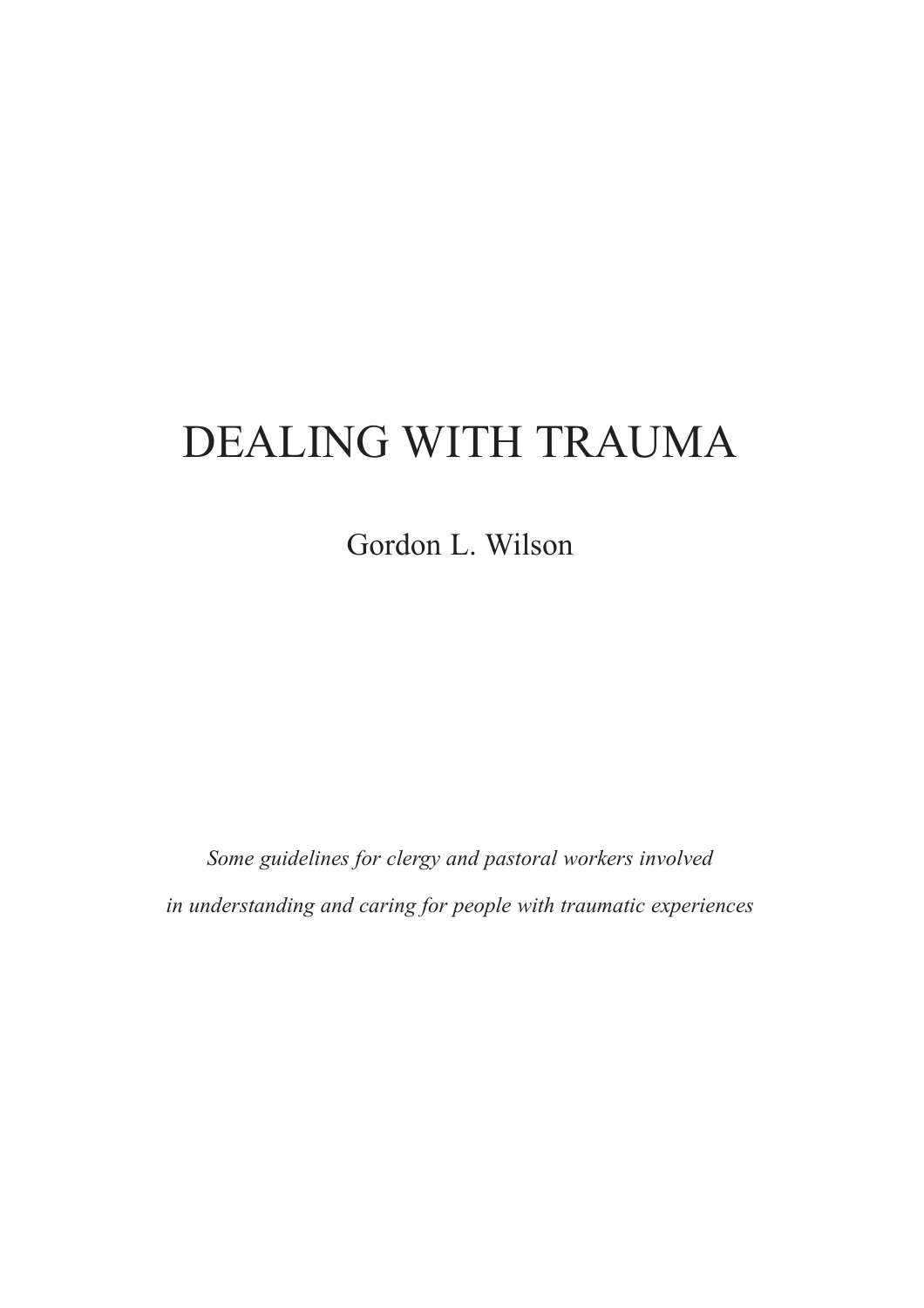## **Acknowledgements**

In the preparation of this booklet, the author is deeply indebted and acknowledges the support and help given by many people.

Avon & Somerset Constabulary – especially the Road Police and Collision Investigation units.

Dr. Hugh White, HM Forensic Pathologist for SW England and the mortuary staff at Southmead Hospital, Bristol.

Mr Paul Forrest, HM Coroner for Bristol and his officers

Dr. Gordon Turnbull, consultant psychiatrist and traumatologist

Rev Frank Parkinson, Trauma counsellor and lecturer in Post Traumatic Stress at Bristol University, for support and permission to quote from his book. (See book list)

BrakeCare who care for people affected by road crashes, For permission to use material from the manual "Advice for bereaved families and friends following death on the road"

Available from them at BrakeCare, PO Box 548. Huddersfield. HD1 2XZ

Rev Francis Pole, Secretary of the National conference of Police Chaplains, for permission to use material from the Police Chaplains Handbook

## **Dedication**

This booklet is dedicated to the many people, who over many years have been involved in major disasters, critical incidents (road deaths & murders), who have shared with me their experience and how they have coped with it as a desire to help others.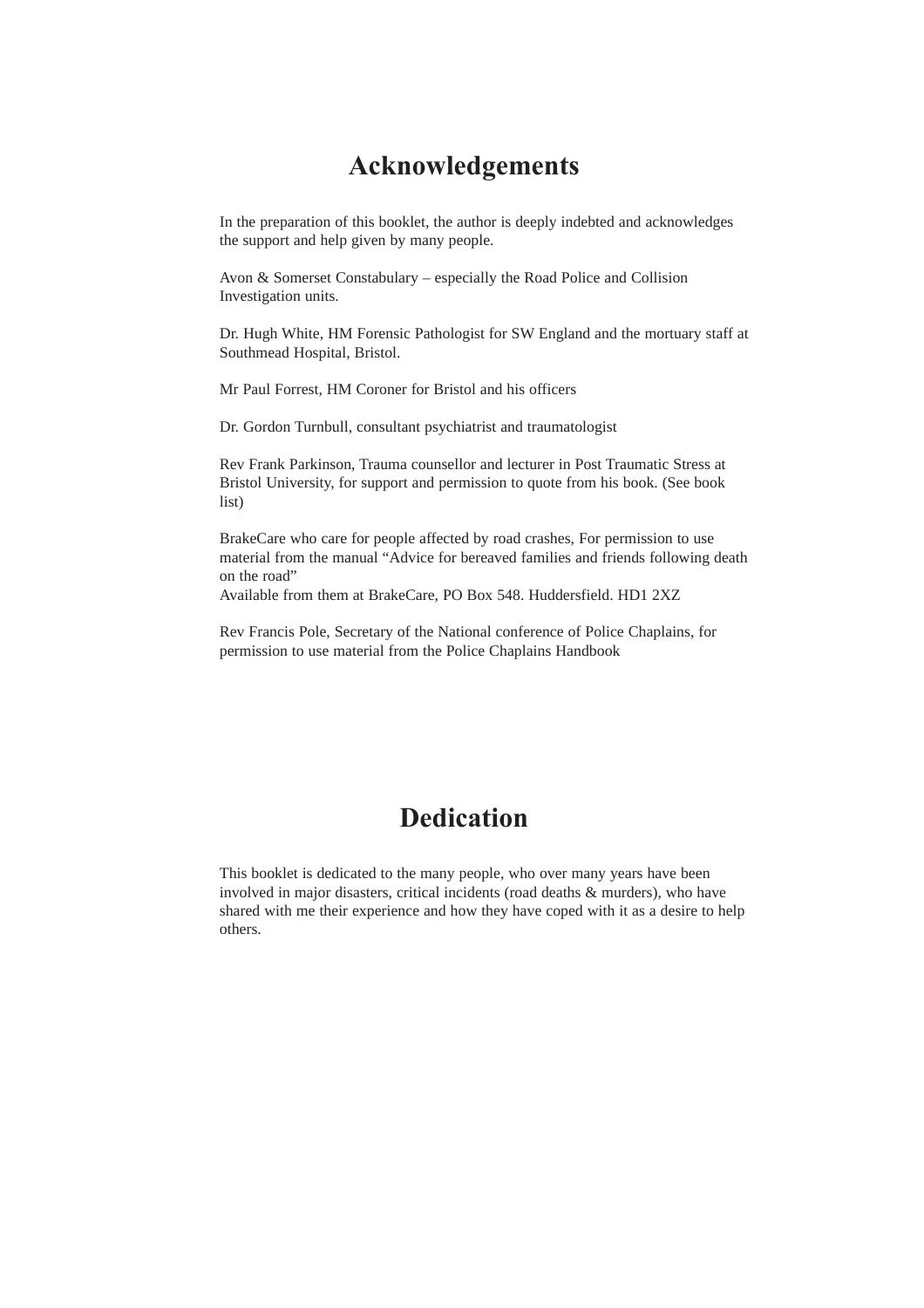# **DEALING WITH TRAUMA**

Some guidelines for clergy and pastoral workers involved in understanding and caring for people with traumatic experiences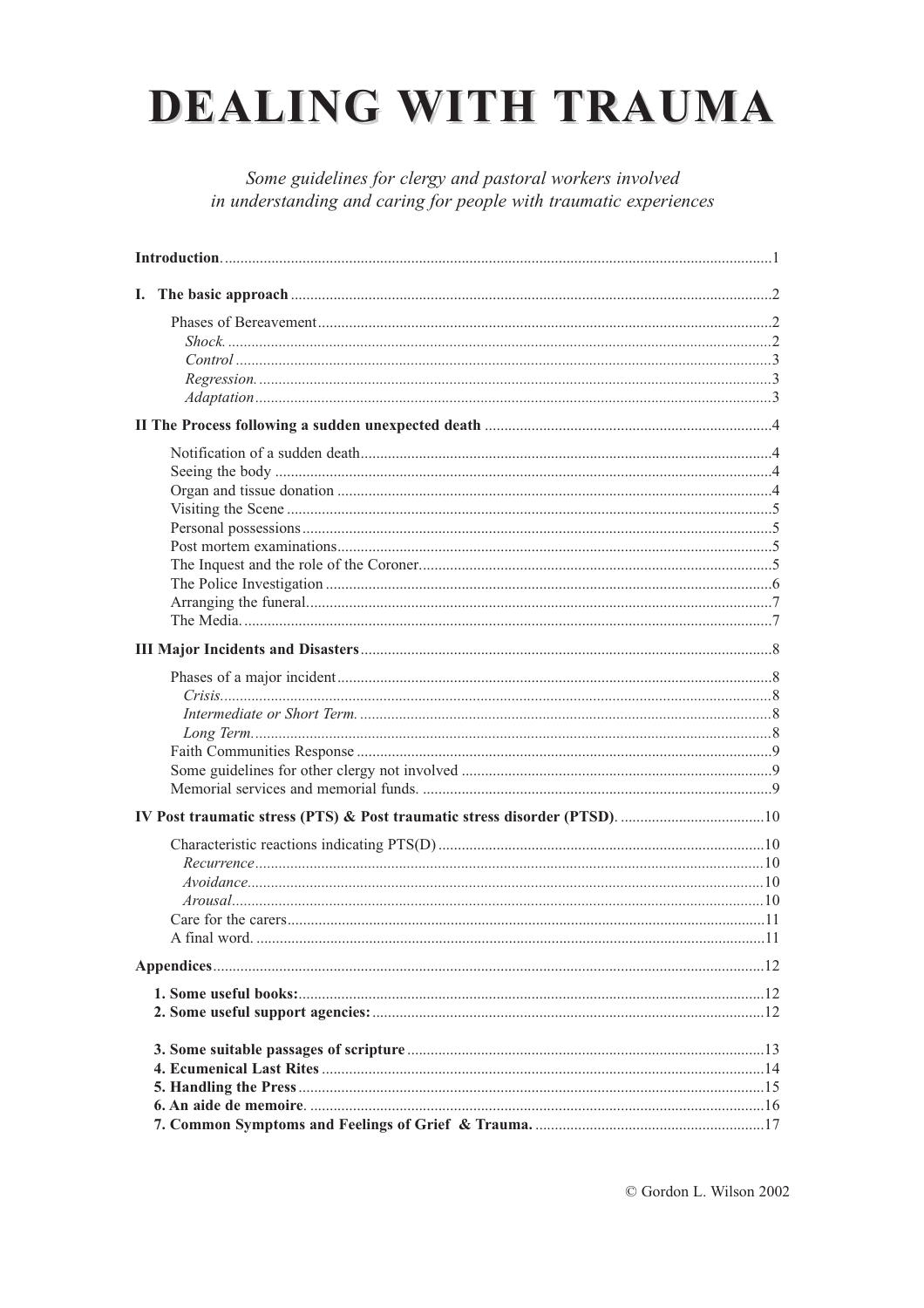## **Dealing with Trauma**

#### **Some guidelines for clergy and pastoral workers involved in understanding and caring for people with traumatic experiences**

### **Introduction.**

Most people will face a serious trauma at least once sometime during their lifetime. For some it may come as they go through a redundancy or divorce. Others may be involved as a victim of criminal violence (e.g. burglary, murder, or rape.) or a sudden unexpected death (e.g. cot death, suicide, or heart attack.). A few may be involved in a major disaster (natural earthquake, flood, fire, or caused by human actions or technology in a multi-fatal aircraft, car, or train crash, or industrial incident.). Such disasters affect whole communities as well as individuals and increase the traumatic effects.

This brief paper gives particular attention to sudden unexpected death. It does not directly refer to victims of war, terrorism or torture although similar particular care is required in such situations. Other incidents, such as the shock and sense of bereavement, which comes from the loss of a job, home, or personal possessions, will also require similar pastoral care. Other traumas, which also need special pastoral care, are child abuse, violent crime and rape.

Every death is traumatic but sudden unexpected death causes particular reactions that require special pastoral care and sensitive support. Some may be able to cope with their trauma but all will suffer post-traumatic stress (PTS) as a normal reaction of normal people to an abnormal experience. They will need particular support and care to overcome their experience. However, a few may find that they continue to have frequent mental recurrence of the incident and reactions of anxiety, nightmares, insomnia and other symptoms over a long period of time which makes them unable to cope as post-traumatic stress progresses to a psychological disorder (PTSD). They may need specialist help. Ministers, pastoral workers and church members need to be aware of these effects of trauma and ways to help those who suffer. This brief paper seeks to offer guidelines and contacts to assist with the care of those who are affected by trauma, especially those involving sudden unexpected violence and death.

Most ministers and pastoral workers will be conscious of the care that is needed at a time of bereavement that follows a natural death or other major loss, from the initial shock to adaptation over a period of time. When the death occurs suddenly from unexpected or violent causes it is even more traumatic and requires greater sensitivity in the support and care given to the bereaved.

At the time of a sudden unexpected death often there is no strong network of extended family and friendly neighbours to offer family support in times of crisis or death. In modern society people are increasingly mobile and family members may well live out of the area. Also the extended family, who surround the immediate surviving relative(s), are themselves suffering with their own grief and hurt, and feel unable to help one another. For these reasons it is the Police and the church, who provide the focus of ministry to the family following a traumatic incident. Another common problem pastors will often face is that many families no longer have a belief in God, thus they do not have theological views, however basic, with which to transcend death. Pastoral care will, therefore, be more difficult. Essentially we will be dealing with the issues of dying and grief.

This Guide seeks to follow the process that occurs following sudden unexpected deaths. It is intended for use by clergy and pastoral workers ("pastors") to give support to bereaved people. Since similar reactions and sense of bereavement occur with other traumatic experiences, it may be adapted appropriately by the pastor. Thus the contents must be used with care and discretion to help them.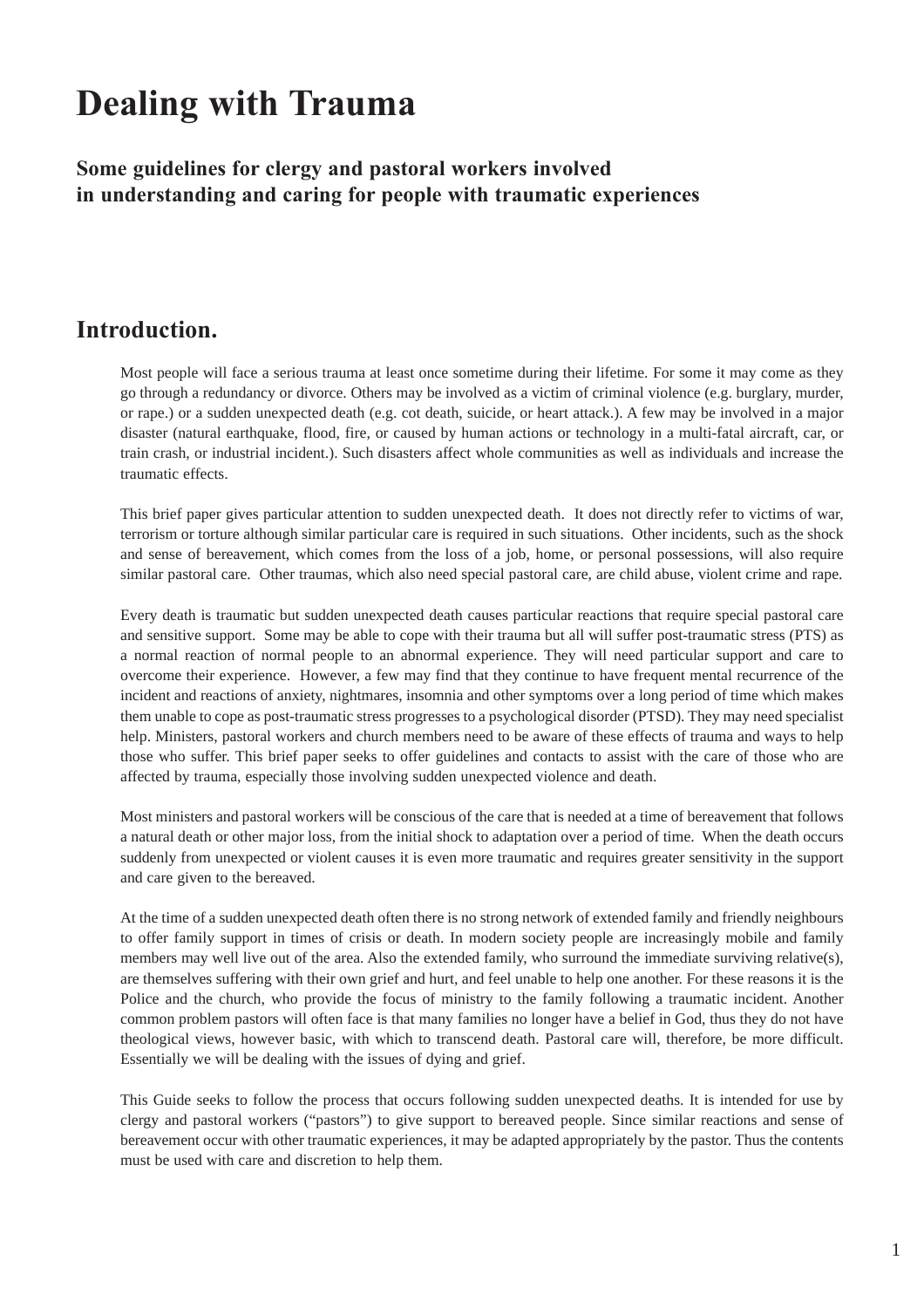## **I. The Basic Approach**

Pastoral care for those who have been suddenly and unexpectedly bereaved is most demanding upon the pastor. They must be aware of their own health and well being for we cannot help others if we are not able to cope with our own feelings.

It is essential to be natural and remain calm at all times. Just being present as a sympathetic caring person is the most important support for the bereaved. At times such as this we are lost for words and silence may be more appropriate than words. But when the pastor needs to speak use ordinary simple language, and always be honest, truthful especially when the news is bad even though it will be painful. To avoid this will not help the bereaved and will damage any attempt to give further help. Avoid euphemisms (e.g. "passed away" or "gone home") they will lead to confusion and encourage the bereaved person to maintain their denial of the death.

Remember the KISS principle: Keep It Short & Simple! (See appendix 7)

Listen silence may be better than speech (don't be afraid of, or ashamed to share their tears).

- be present - give time - don't be afraid of appropriate physical contact (e.g. holding a hand) I was once given the very good advice that as I have one mouth and two ears I should listen at least twice as much as I talk.

Put things down in writing people in shock do not remember. Leave your name, address & telephone number on a card so they can refer to it easily or hand it to others

Offer practical support (even if it is only making a cup of tea!) - obtain and give accurate information, maintain close links with the police, and others involved. Respect the integrity of their faith and do not impose your own. It is a time to be a pastor not to proselytise.

#### **Phases of bereavement**

Most psychologists, counsellors and pastoral theologians recognise four phases in the grieving process, namely shock, controlled, regression and adaptation. When the bereavement is sudden and unexpected the reactions and these phases will be more acute and prolonged. The initial phases of the acute shock and the controlled phase, in which the dual control of the control which the bereaved exercises personally together with the control demanded by family and friends, may merge until the funeral and beyond. Then as the control is relaxed a long period of regression will occur especially if legal proceedings are involved. Until, at least one to two years later, a new acceptance of normality may be found.

In what follows we will consider the events, some or all of which may proceed from a sudden unexpected death and observe the reactions involved in the bereavement process together and consider some pastoral responses that may be appropriate.

#### *Shock.*

The immediate initial reaction to hearing the news of a sudden and unexpected death will be shock and confusion. There may be an outburst of intense panic, distress, and anger, or total silence or collapse. There will most likely be disbelief. The death does not make sense, and they will seek confirmation again and again that the death did not happen. The next of kin will feel stunned, as they search to understand something which is incomprehensible. They will question the events leading up to the death again and again. The best response a pastor can offer will be just to be present as a calm and compassionate presence. This shock, numbness, and turmoil are most intense for two weeks following, especially at the time of the funeral. They may recur on the anniversary of the death, or with the occurrence of other factors which trigger and resurrect memories of the loss.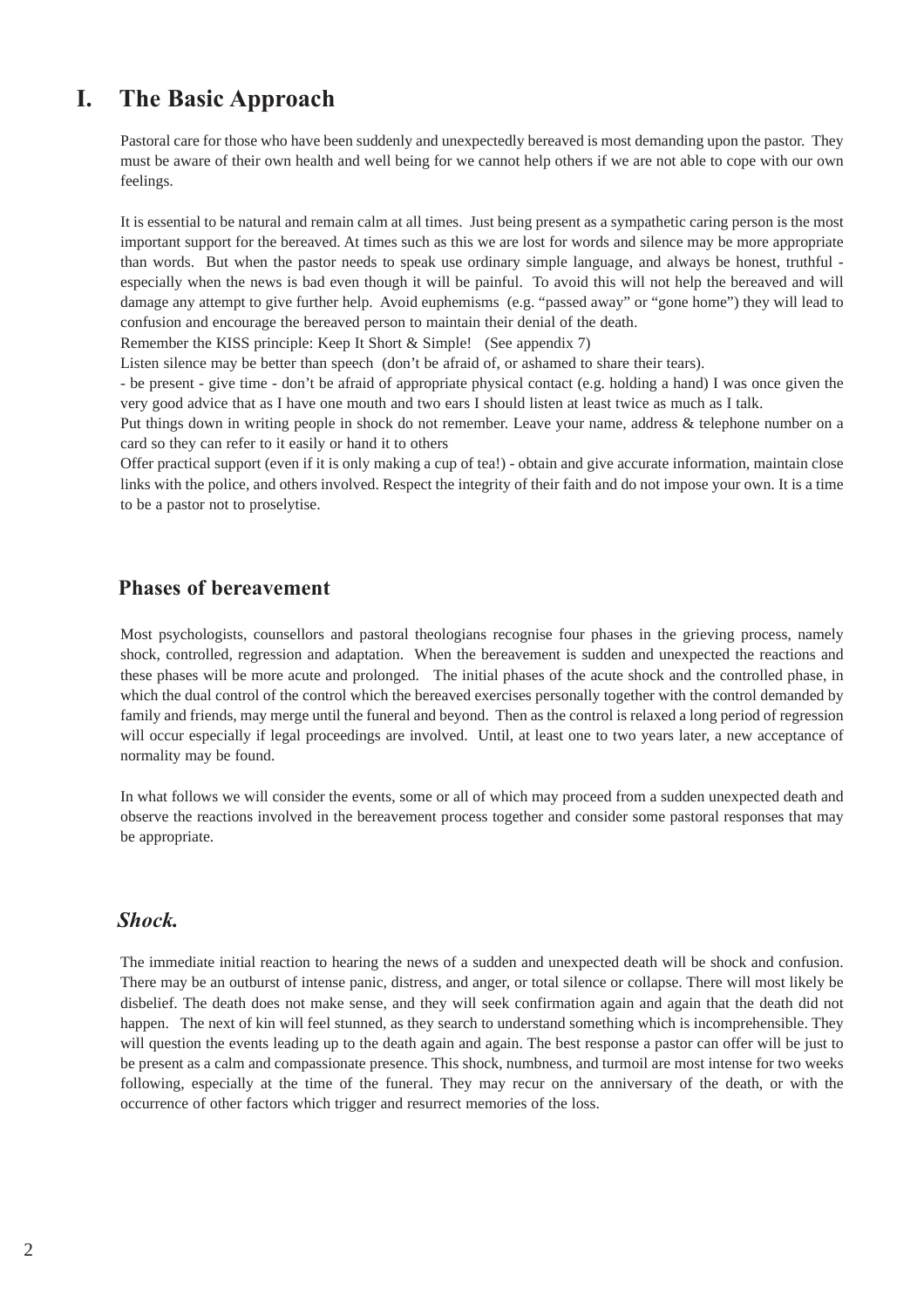#### *Control*

The family may find great difficulty in making decisions and concentrating. In the period of control, they may exercise a great deal of personal control over their emotions and be controlled by the circumstances and the influence of other people involved (e.g. Police Investigators, Funeral Directors, Clergy) They may not be able to remember details and so it is wise for pastors and others who seek to help them to write down important information and hand it to them.

The Pastor can play a very important role in the period after the funeral. A telephone call from time to time, and/or a home visit, Inclusion in the weekly prayer list. Encouraging others to keep in touch — these are just a few of the many ways in which pastoral care can be continued.

#### *Regression.*

This is the most critical period in the grieving process. The basic conflict in this phase is the need to live and function. It is characterised by disorientation, disorganisation, depression, guilt, and the inability to accomplish normal tasks. The mind refuses to accept the present reality — on both emotional as well as intellectual levels. At this phase, the mourner is at most risk of suicide, physical illness and stress reactions

After the funeral friends, neighbours and family gradually but quickly withdraw the support given during the controlled phase and expect the bereaved to recover in a short time. With the loss of this support the bereaved react as their numbness turns to intense feelings of separation, pain and anger. Physical and emotional reactions begin to occur. At this phase the pastor, together with the GP and bereavement counsellors may be most helpful

In this phase grief is experienced as physical sensations occurring in waves, such as tightness in the throat, pain or tightness in the chest, shortness of breath. Emotionally they may have feelings of helplessness and hopelessness. This physical and emotional distress may be accompanied by panic attacks, frequent crying, appetite disturbances and weight loss, resulting in fatigue. It is common that the bereaved may relive the loss over and over, or forget the loss temporarily (such as setting a place at dinner for someone who has died). In this phase the sensation of "going mad" is often experienced, especially with traumatic loss. Anxiety and fear may emerge as grief accentuates awareness of the bereaved's own mortality. Anger may lead to a desire to avenge the death of a loved one. Guilt may be expressed for not preventing the death or for unresolved issues between the bereaved and the deceased.

In traumatic loss this disorientation usually appears most intense in 4-6 months following the loss and may extend beyond that which occurs from a natural death. These symptoms may be particularly evident at anniversaries, birthdays and other special events such as holiday time and Christmas/New Year.

If the symptoms are exceptionally intense and/or persistent the pastor needs to consider the possibility of post traumatic stress disorder (see PTSD later) and seek specialist help.

#### *Adaptation*

In adults this phase is most prevalent 18-24 months following the bereavement and often later when the death is sudden and unexpected. This phase is characterised by a sense of relief from the loss and a renewed sense of energy. Together with the return of concentration, the ability to make judgements and handle complex problems. A return to pre-loss eating and sleeping habits, and general well being. Note: the intensity of the loss often remains great and the memories associated with the loss continue to be experienced, but a future orientation returns to the way in which life is experienced. For those with traumatic loss, the sense of self is often changed with a new "normal" way of life established — rather than a return to the old.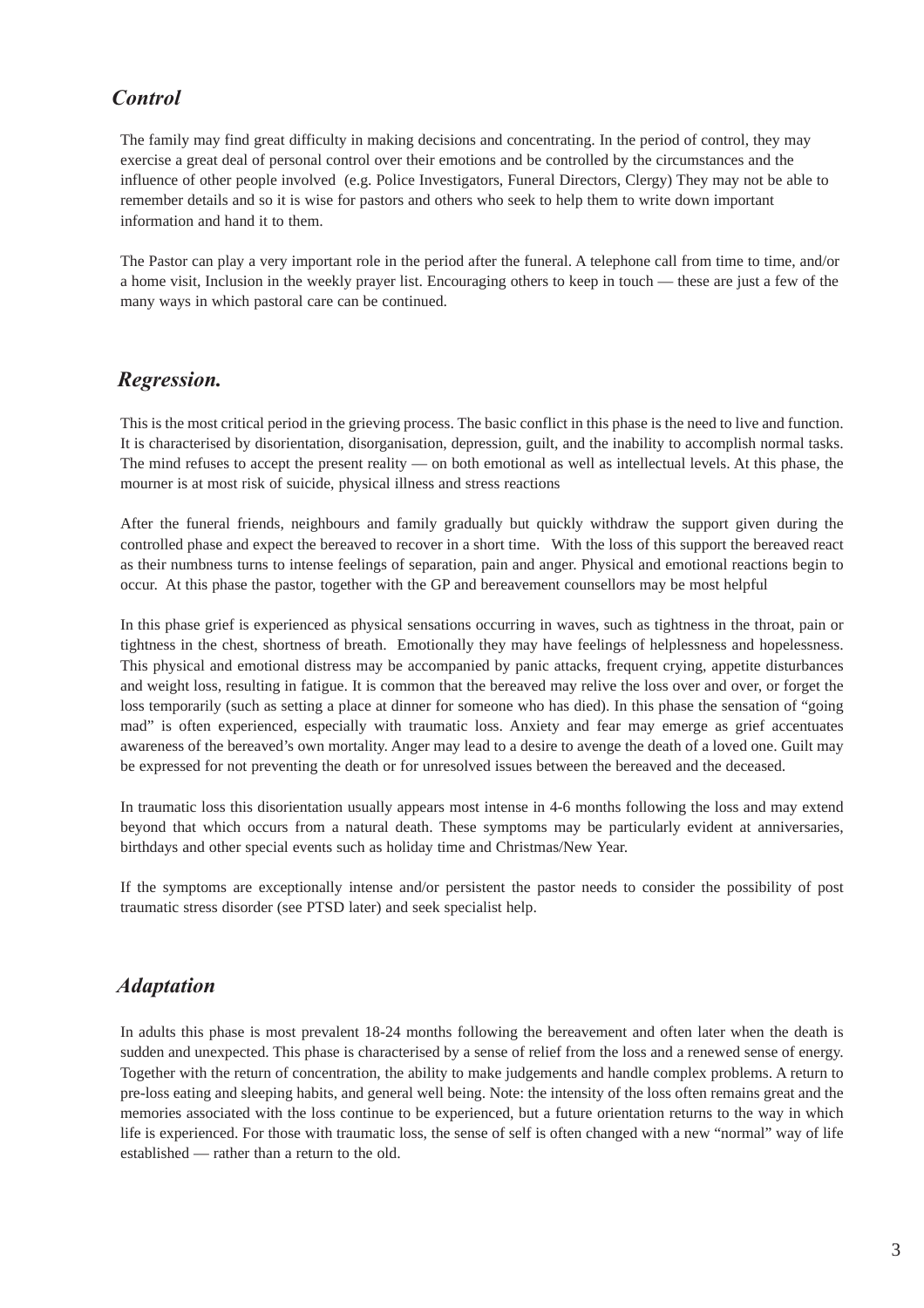## **II The Process Following A Sudden Unexpected Death**

#### **Notification of a sudden death**

If the next of kin are not present when the death occurs the police will try to inform them as quickly as possible. Many Police Services now have specially trained police officers who will break the news and remain in contact with the family throughout the ensuing process until all legal processes are completed. If a pastor has to give this news it needs to be done immediately in simple direct language. (e.g. "I have some bad news for you. Your husband has been involved in an accident and I'm sorry, he is dead." Refer to the person by name) It may help if other members of the family or good neighbours or friends are present to assist in giving comfort. Other members of the family (especially children) need to be told appropriately as soon as possible. You may wish to let the police know who should be contacted or contact people yourself.

The shock reaction to this decisive message may vary from stunned silence to a loud lament, from a physically violent action to collapse. Initially the response is frequently disbelief and denial.

#### **Seeing the body**

After someone dies, their body is taken to a hospital mortuary or a coroner's mortuary. A member of the family or someone they choose will be asked by the police to identify the body or that person's belongings and sign a statement confirming the identity of the deceased. If more than one member of the same family have died at the same incident they should both be viewed at the same time, side by side. This avoids the need for the relative having to do the identification twice or having to choose which to see first. Other members of the family may also choose to see the body or bodies. As the pastor accompanying them, it may be wise before the viewing to enquire what the body will look like. Police or mortuary personnel will tell you the extent of injuries, or arrange for you to see it prior to the relatives. If the body is severely disfigured or only partially viewable they will also advise you how and when they can best present it, so that you will be able to prepare and support the family.

The relatives may choose to say goodbye or remember someone as they were. It is relatively rare that anyone should be discouraged from seeing their loved one, for not to do so may cause deep regrets or guilt later.

#### **Organ and tissue donation**

It is sometimes possible to use organs and body tissues from someone who has died to help others live. This requires the permission of the next of kin and must happen soon after death.

If a person who has died carried a donor card or was listed on the NHS Organ Donor Register and it is possible to transplant part of their body, the next of kin should be contacted to ask whether or not they agree to the donation. If a person who has died had not indicated that they wanted to be a donor the next of kin can still consider donation. The pastor may be able to assist the family and the hospital, if the family are not asked about organ and tissue donation or if they want to find out whether or not it is possible, ask straight away

This is a difficult issue to approach when people are in shock from a sudden bereavement but it is essential to consider it and make an approach as soon as possible to avoid later regret by the relatives. It may be a source of great comfort for them later to know the death of their loved one gave life to another person. Whether or not organs can be transplanted depends on how and where someone died. Donation of internal organs may be possible if they died in hospital while on a life support machine but not if they died at the scene of an accident. Wherever they died, it may be possible to donate corneas, heart valves, skin or bone, if you ask quickly.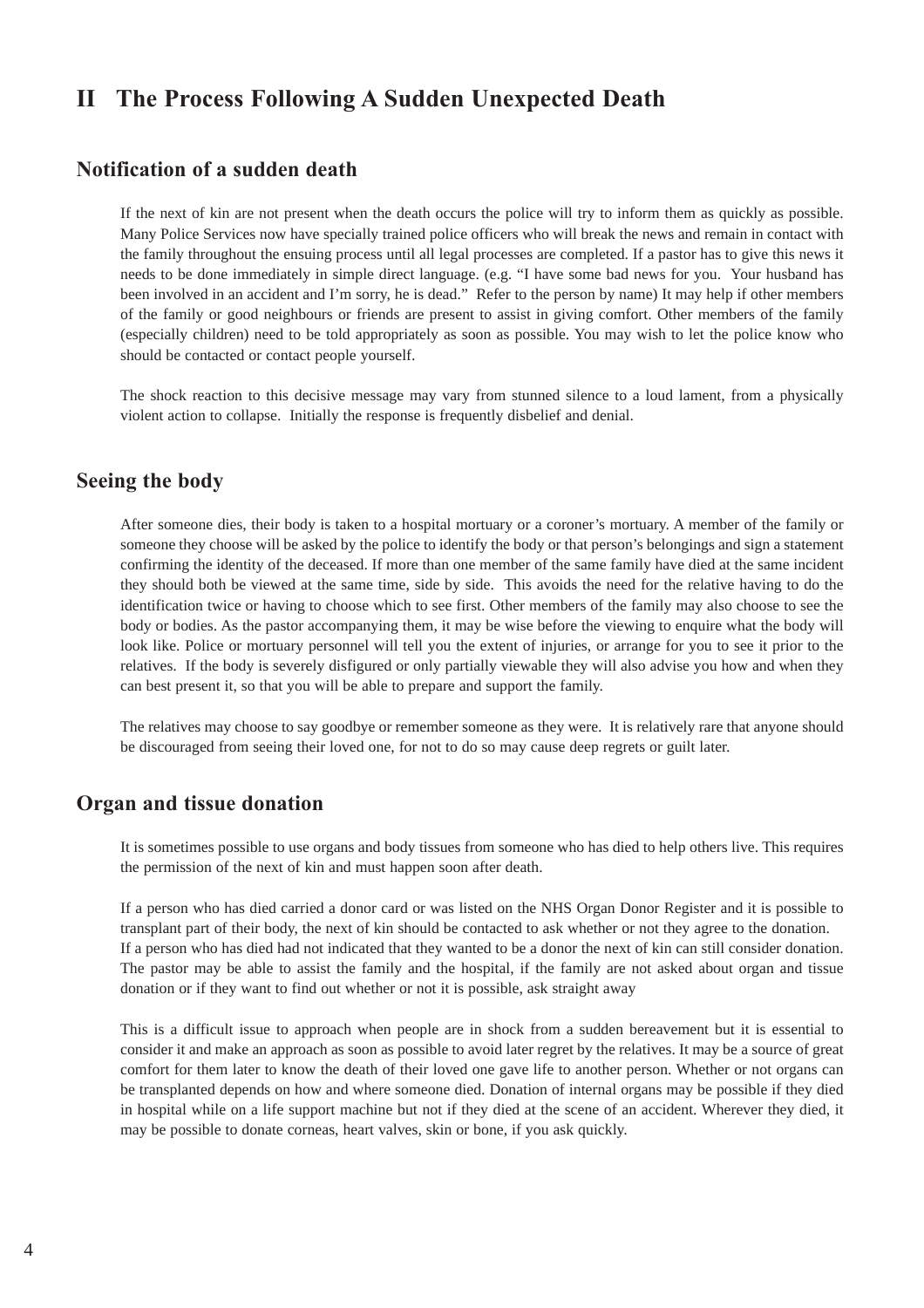#### **Visiting the Scene**

Bereaved relatives and friends often want to visit the scene where the one they loved died. A pastor may accompany them to say a prayer if requested or just to be there. They may wish to leave flowers, a toy, or some other item. This ritual is usually of great comfort and has become a generally accepted practice following a road death or disaster. And is very important in the bereavement process.

They will also have many questions. The bereaved relatives may or may not want to know the details of how someone died. They may want to know whether or not they suffered before their death. They may want to know about medical treatment given at the roadside or in a hospital.

The pastor may assist the bereaved by asking the police if they can arrange to meet medical personnel who attended the death. This may be an ambulance paramedic or a GP. If their loved one received treatment in a hospital before their death you can ask to talk to doctors or nurses at the hospital. They may also be able to obtain a copy of a medical report prepared by the hospital on the treatment given. This may use technical terms and require explanation.

#### **Personal possessions**

The personal possessions belonging to their loved one will be particularly important to the family. The police and/or hospital officials often look after personal possessions, which belonged to someone who has died. The pastor may be able to assist relatives to ask these officials if they have anything belonging to their loved one so they can claim it. Sometimes the possessions may be required as evidence but will be returned later. The relatives should be asked if they want the possessions as they are or cleaned before return.

#### **Post Mortem Examinations**

Shortly after any sudden unexpected death there is a post mortem examination of the body to determine the cause of death. The post mortem is carried out by an independent pathologist on behalf of the coroner, who is in charge of investigating sudden deaths. Many relatives find this distressing and need to be reassured that pathologists conduct such examinations with great respect for the person who has died and as a means of being able to answer many questions concerning the death which the relatives may wish to know. A caring pastor may assist by comforting the bereaved. Further details need not be given but if necessary a pathologist or mortuary staff will be willing to explain the procedure. Relatives can ask the coroner for details of the pathologist's findings. It is also possible for them to pay for another pathologist to attend the post mortem or to conduct another post mortem if they are unhappy with the findings of the pathologist chosen by the coroner. This is costly and only usually done when criminal proceedings are likely to follow. If they wish to consider these options, the coroner can advise them.

#### **The Inquest and the Role of the Coroner.**

This is a particularly difficult and distressing time for the relatives when the presence of the pastor may be most helpful. Normally, if there are no suspicious circumstances, the inquest will be adjourned until after the funeral and re-opened later when police investigations have been concluded.

Coroners are independent officers, qualified as lawyers or doctors, appointed by local councils to investigate sudden and violent deaths. Their investigations are made in the name of the Queen. They are required to find out who has died and how, when and where the death happened. The coroner investigates the cause of the death and the circumstances that led to the fatality.

Coroners do not blame or punish anyone for a death. That is the role of criminal courts. It is the responsibility of the coroner to arrange the post mortem, authorise the burial or cremation of a body and issue relevant paperwork to allow a death to be registered.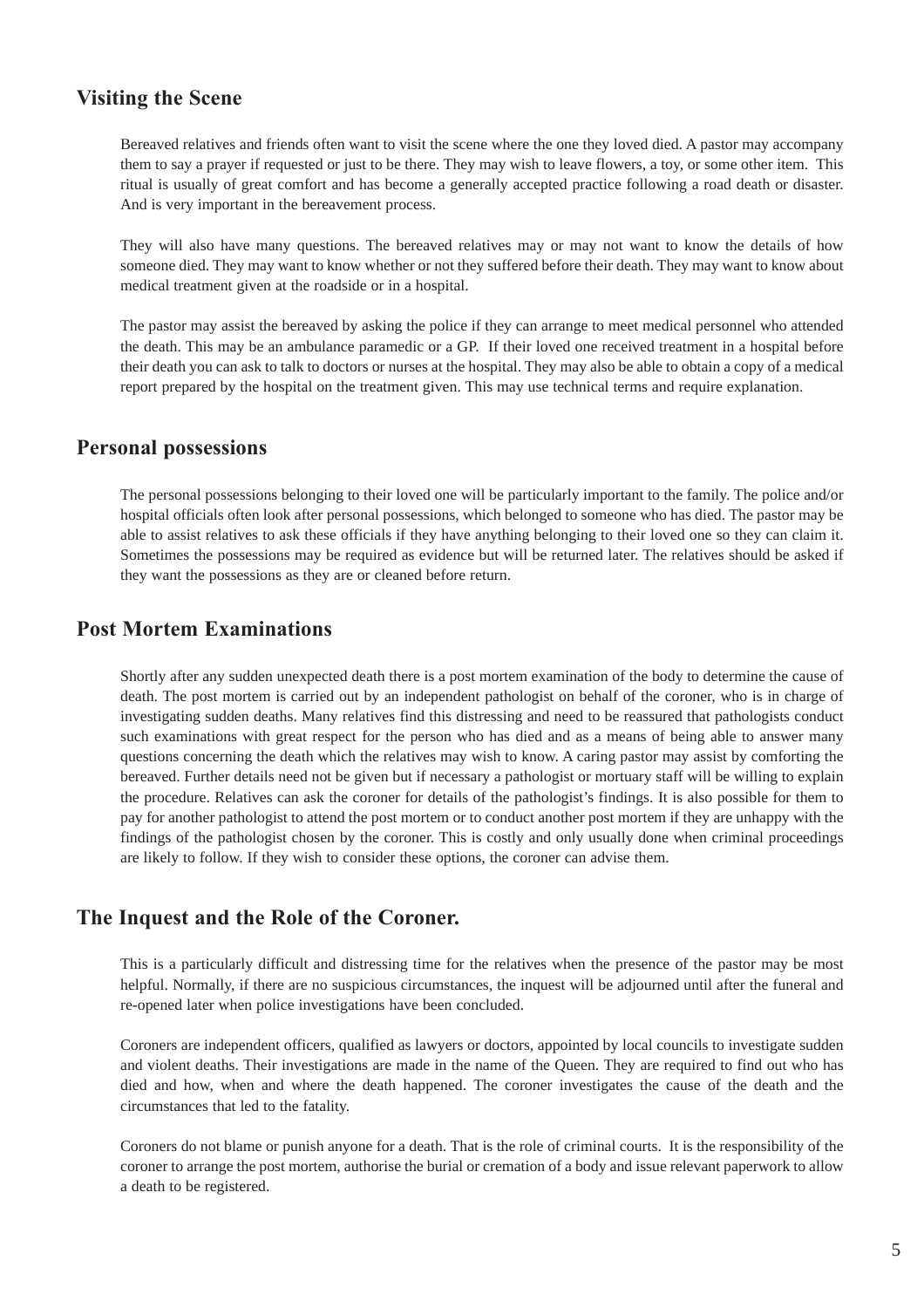Coroners reach their conclusions at public inquiries called inquests, which are held in a court room. Inquests after a death are normally held in front of a coroner without a jury. However in certain cases where there is concern for public safely a jury can be called.

At the inquest the coroner asks people to give evidence. This may include police, expert witnesses and eye witnesses. Contributions may be allowed by a relation, friend or legal representative of the person who has died.

Anyone who may face a criminal charge will not be required to answer incriminating questions. They can be required to attend and be sworn in as a witness. If relatives of the deceased think a person should be sworn in, they can speak to the coroner's officer.

Coroners use the evidence to reach conclusions. They usually rule that a death was accidental, unlawful or natural.

Coroners often reach a verdict of accidental death even when someone has caused a death. However criminal charges may still be brought and relatives may be able to claim compensation.

Some inquests are opened and then permanently adjourned, without evidence being heard. The coroner will usually permanently adjourn an inquest if there is to be a criminal prosecution in a Crown Court. A Crown Court hearing and findings replace a legal requirement for an inquest.

If you think a Crown Court hearing failed to discuss all the aspects of your case and you think an inquest should take place, you can ask the coroner to consider holding an inquest. This happens rarely.

The coroner's officer should inform the next of kin of the date, time and venue. If you plan to attend you may wish to familiarise yourself with the courtroom beforehand by visiting it at a prior date, which can be arranged by the coroner's officer if you wish to do this. .

Coroners may invite comments or questions from the next of kin or a solicitor acting on their behalf during an inquest but only if it is relevant to the investigation. Next of kin must ask the coroner's officer in advance if they wish to present any evidence or wish a solicitor to ask to speak for on their behalf they can instruct a solicitor with expertise in inquests. Not many solicitors work in this field. The Inquest Lawyers Group (telephone 020 8802 7430) can put you in touch with specialists. You cannot obtain legal aid for this representation. Inquests are formal inquiries and technical terms may be used. Coroners will try to explain complex evidence. You can request the notes of an inquest after it is over. A fee is charged

#### **The Police Investigation**

In the event of a sudden death the police have a duty to gather evidence and work out what happened. They may initially have investigate it as a suspicious death Many Police Forces appoint a Family Contact Officer, who will give support to the next of kin during the period of the investigations until the conclusion of any legal proceedings (although they may withdraw prior to any civil compensation claims.)

If the next of kin were not involved, but knew the movements of a person on the day s/he died, you may be asked to give a statement. (This helps the police build up a picture of a person who has died.) They may be asked to explain the shock and loss they have suffered. If anyone gives a statement the police will write down what is said and they will be asked to check and sign it. It may be helpful to have a supporter present at the interview.

Investigation officers are employed by the police to investigate and reconstruct the circumstances in order to identify the cause and obtain evidence. These experts may photograph, measure and video the scene and take other items as physical evidence. Medical evidence may be provided by personnel who tended to your loved one at the scene of the death or in hospital and the pathologist who conducted the post mortem. A police investigation can take several months. Once completed, the evidence is compiled into a report. The police and the Crown Prosecution Service use the findings of the report to determine whether or not anyone should be charged with a criminal offence If criminal charges are brought, the evidence in the report will be used by lawyers in the criminal courts. The report is also given to the coroner for use as evidence for the inquest.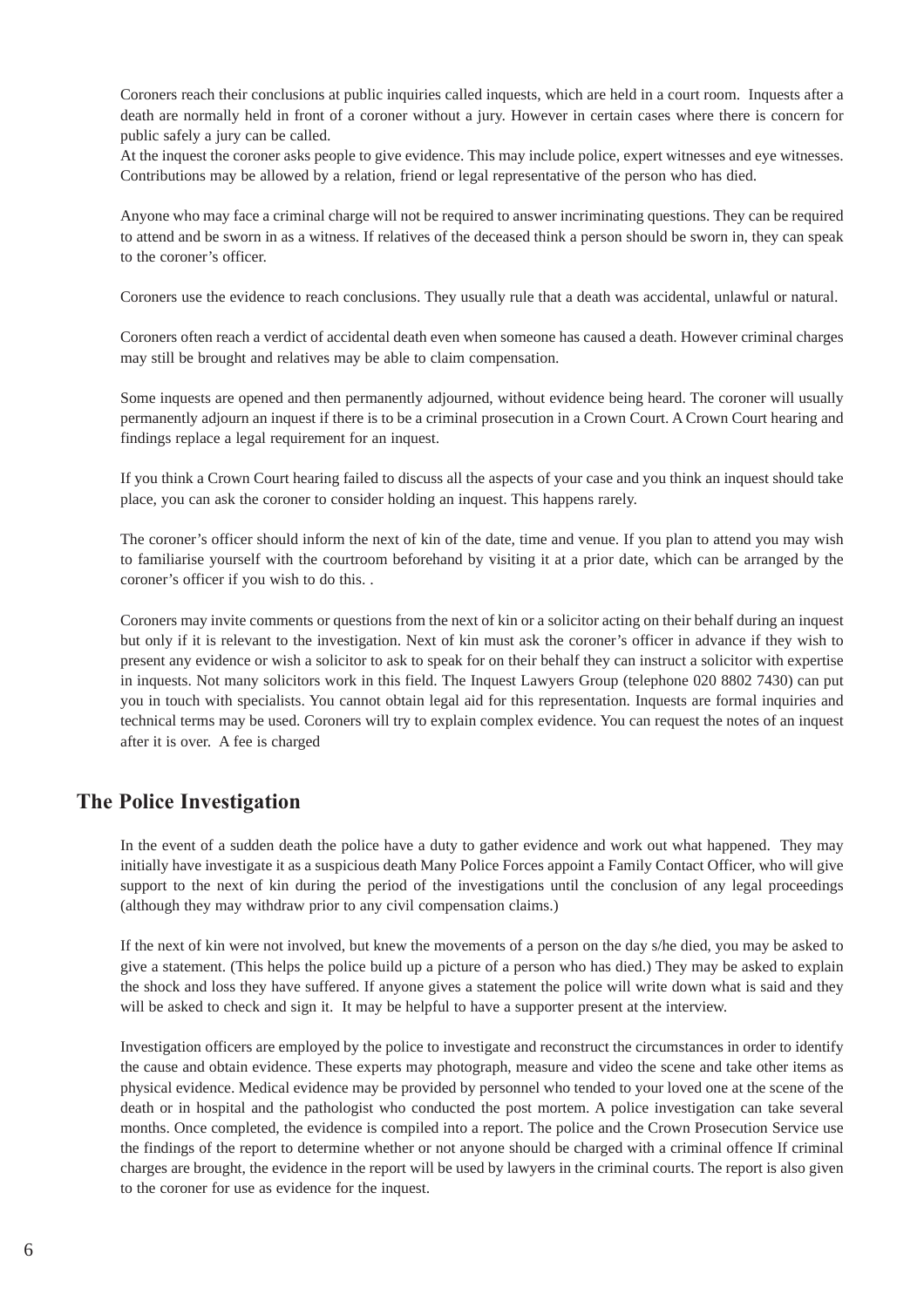The next of kin cannot obtain a police report until a case has been dealt with by the courts. Once a case is closed, or if there is no prosecution, they may want to consider asking if they can purchase the report. If the next of kin wish to do this, they should ask the police how much this may cost.

#### **Arranging the Funeral.**

A funeral can only take place once a coroner has given his/her permission to release a body for burial or cremation after the post mortem. A funeral may take place days, or even weeks, after a death. Some religions say it must happen as soon as possible, but this is not always possible. (Especially if the death occurs in a disaster involving multiple deaths.)

The pastor is well placed to assist in making arrangements for the funeral. The family will have to decide where to hold it, whether to bury or cremate the body (in some cases the latter may not be an option for legal reasons, which the pastor may need to explain to the relatives) and all the other arrangements. In addition to the funeral there may also be a need for a separate memorial service for the wider public. (See later). It may be necessary to consider instructions which have been left in a will. Consideration of others close to the person who has died and others involved in the trauma may be appropriate.

#### **The Media.**

Newspaper, magazine, television and radio journalists may be interested in a sudden death and any subsequent court case. Journalists may call on the bereaved relatives and you by telephone, knock on the door or make an approach at a court hearing. They may print or broadcast your name and address.

It may be distressing for next of kin to talk to journalists or to hear about a loved one in the media. Most journalists will understand if you say you do not want to talk to them. But a few may be more persistent and invasive, the pastor, if necessary with help of the police, may be able to help the relatives a this time

If the relatives decide to talk to journalists, it would be wise for the pastor to assist them to prepare what they want to say and write down a short statement which can be given, or read, to journalists. It is also wise to provide a photograph which is acceptable to the family, if they refuse some journalists may find one which may be offensive to the relatives in their archives or from someone else.

If someone is being blamed for a death, it is essential that no accusation be made which has not been proven in a court of law. It may be wise to ask a solicitor to check any statement that is made.

There are several reasons why relatives may need to consult a solicitor (e.g. Costs, or compensation). It is important for them to choose a solicitor with relevant expertise. They may have used a solicitor in the past, perhaps to help buy a house. However, a solicitor they already know may not be the best solicitor to use at this time. There are many with specialist expertise available.

If you are pursuing a claim for money your solicitor who is pursuing this claim will probably wish to attend the inquest and ask questions. S/he may ask the coroner to consider hearing evidence from particular individuals.

*(See Appendix 5.)*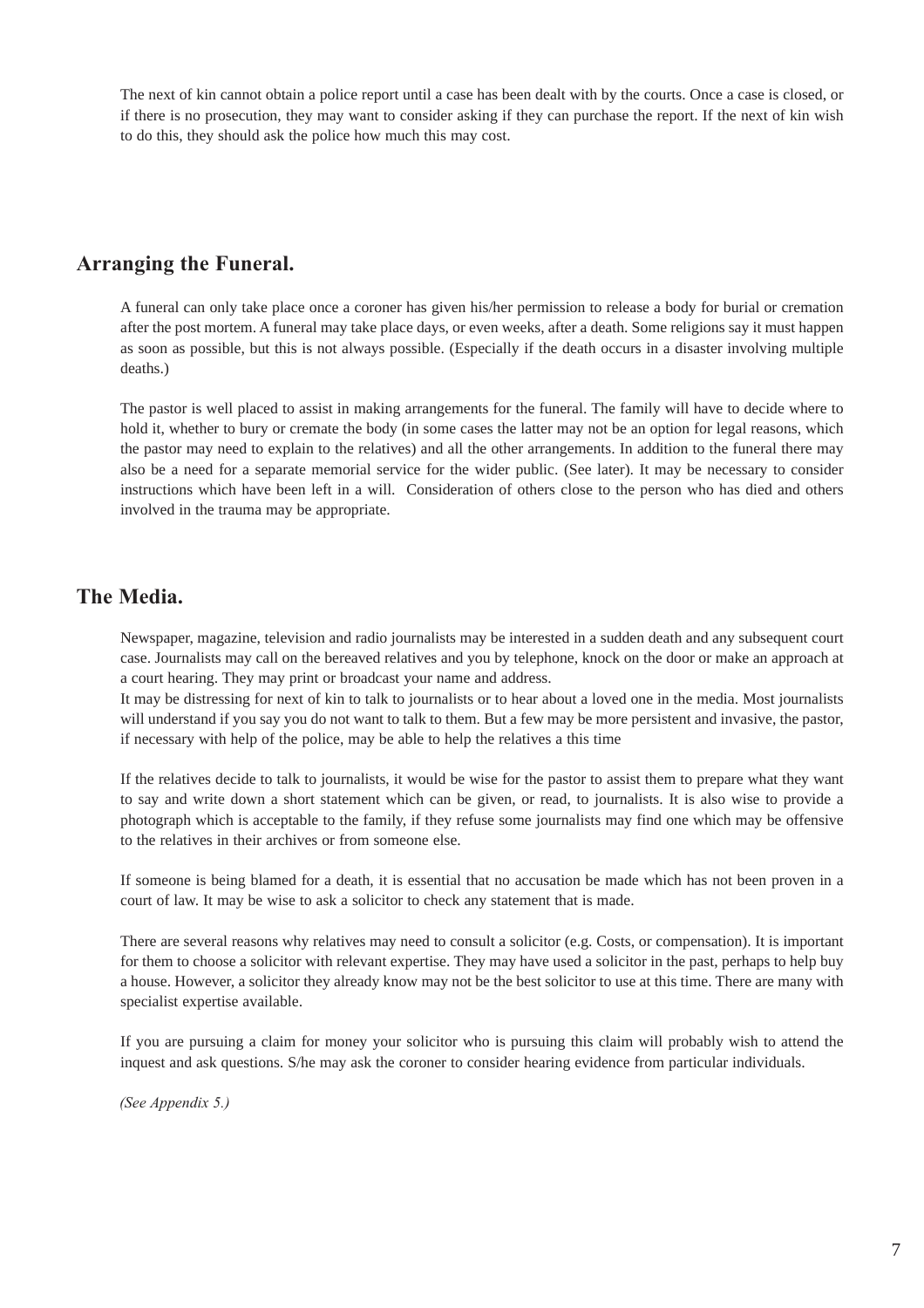## **III Major Incidents and Disasters**

The emergency services (Police, Fire & Ambulance) generally define a critical incident, which may include considerable trauma and multiple deaths, as one which they are able to manage and contain within their normal operational resources. Because of the scale of some incidents, a disaster or major incident is one in which they require additional resources from neighbouring services, hospitals, the local authorities, vital services and agencies and other voluntary agencies (including faith communities). Most church ecumenical areas now have a major incident plan in order to respond in a professional co-ordinated way to assist in various ways to those experiencing the trauma. A similar process to that described previously will be involved and co-ordinated by the police. We need to be aware that these incidents, because of the scale of the incident and public awareness, will be increasingly traumatic. This will mean that a large number of the emergency service workers and others involved (including pastors) will experience post traumatic stress and need support. This, together with reaction of the general public, will bring intense cumulative corporate grief and require an understanding response from the church and other faith communities.

Although relatively few clergy or church members will be directly involved in such incidents, it is important to be aware of the nature, development and control of major incidents. There are three phases to any major incident, namely the initial crisis, short term and long term processes.

#### **Phases of a Major Incident**

#### *Crisis.*

This is a period of immediate chaos following the occurrence of the incident in which the emergency service will seek to establish a degree of control in order to manage the response of the service required. This process will take a matter of hours but only very rarely go beyond a day. The priorities of the emergency services are: -

to save life to prevent the escalation of the incident to relieve suffering and care for the injured and bereaved and survivors to safeguard the environment and property restore normality

They work collaboratively through appropriate controls of communication and co-ordination managed by the police, who also are responsible for identification of the dead, public information and an investigation of the incident for criminal or other inquiries. The Fire service will be responsible for fighting any fire, the rescue of survivors and recovery of bodies and the safety of all personnel at the scene. The Ambulance service deal with the treatment and care of the injured, prioritise cases and transport them to hospitals, after which they only maintain a token presence at the scene. At the request of the police, local authorities provide resources and appropriate personnel to assist to care for reception centres for survivors, care of relatives and friends. They are also responsible for setting up a temporary mortuary, if required. Other agencies, such as gas, water electricity and other specialists, may also be required at the request of the police. The Local Authority usually co-ordinates the response of voluntary organisations. The police call regular briefing meetings of senior members of all these parties for reports and consultation to ensure a rapid control of the initial chaos.

#### *Intermediate or Short Term.*

This is a period of a managed response required to control the incident scene to restore a satisfactory degree of normality in the community which no longer requires emergency action. During this period the work of the emergency services will reduce and a great deal be handed over to the local authorities and voluntary organisations. Practical and counselling support will be a priority for survivors, the bereaved and their relatives and friends, especially at the identification of the dead, attendance at inquests and preparation and conduct of funerals. This phase of the process will last several days or weeks. The police will continue to assist but other services may not be involved. During this period the voluntary agencies and organisations take over a great deal of the work as the local authorities withdraw.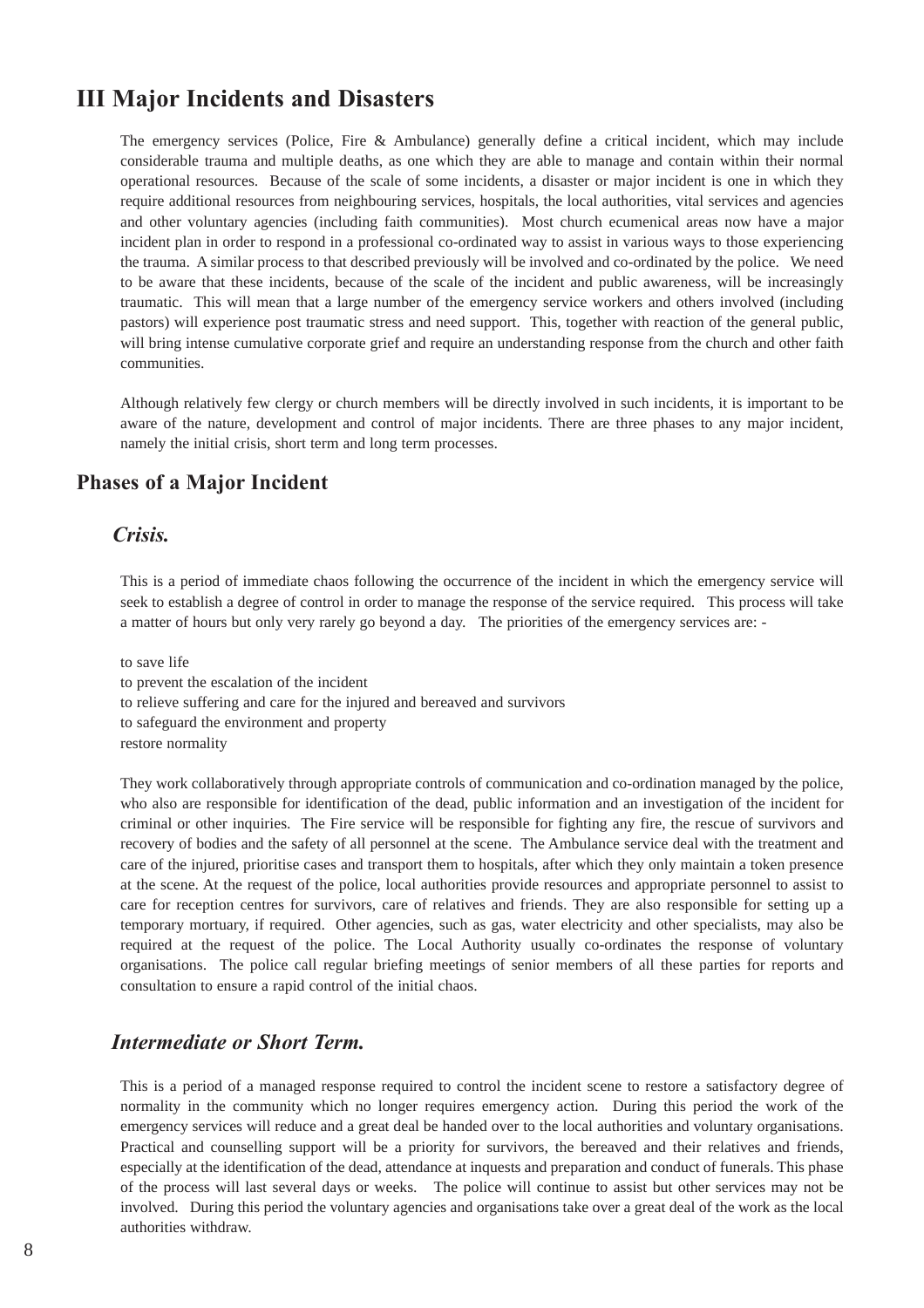#### *Long Term.*

For many people involved the crisis and traumatic stress continues for at least a year or more and for some for the rest of their life. Especially anniversaries, birthdays, special places, similar incidents may cause a recurrence of the trauma (see p16.) Their GP, health service and voluntary agencies may assist by offering continuing care.

#### **Faith Communities Response**

In most ecumenical areas a major incident plan has been formulated by the local ecumenical body, preferably in collaboration with other major faith communities. This will enable an organised professional co-ordinated response. The plan will have recognised and trained people who are identified and accepted by the emergency services, which will greatly facilitate access and acceptance at the scene or other locations at a major incident. It is vital that all volunteers are willing to accept the integrity of other faiths and offer appropriate support. They must also be willing to work in co-operation with other agencies. Such volunteers must be willing to act at the request of police as required under direction of the plan co-ordinator. The primary purpose of the faith communities' response is to offer practical warm human compassion and loving pastoral care at the time of crisis. Religious understanding and support may be appropriate at the later stages.

#### **Some Guidelines for Other Clergy Not Involved**

Many clergy and church workers not involved in the response plan may feel a deep concern for all involved in a major incident, especially if it affects local people.

They also have an important part to play.

To give support to people in their own local community who are concerned and who need support.

Offer to cover routine duties of colleagues who are involved.

To send messages of support and encouragement to those who are involved giving assurance of their prayers, call on others to do likewise.

To send similar messages to any who have been bereaved or injured.

Provide accurate information. Do NOT rely on media reports.

Do NOT make any public statements to the media other than expressions of sympathy for the injured and bereaved and support for the emergency services and others involved. Refuse to apportion any blame or make scapegoats.

#### **Memorial Services and Memorial Funds**

Following a sudden unexpected death, especially after a major incident or disaster, in addition to the family funeral(s), which may be private, there may be a civic or national memorial service, which will be a public service that will give support to the bereaved. It is important never to lose sight of the priority of the bereaved and others who have been traumatised. The role of the emergency services and others involved needs to be remembered and recognised. This is particularly so if the service is high profile and local and national dignitaries will be present. Such services will normally be arranged by senior clergy and local authority leaders, but pastors need to be prepared to assist the bereaved, injured and traumatised at this time.

Similarly it is unlikely that pastors will be involved in public collections and the consequent trusts to administer the funds, but need to be aware that these gestures of goodwill and respect can often lead to misunderstanding and hurt for some of the bereaved and injured.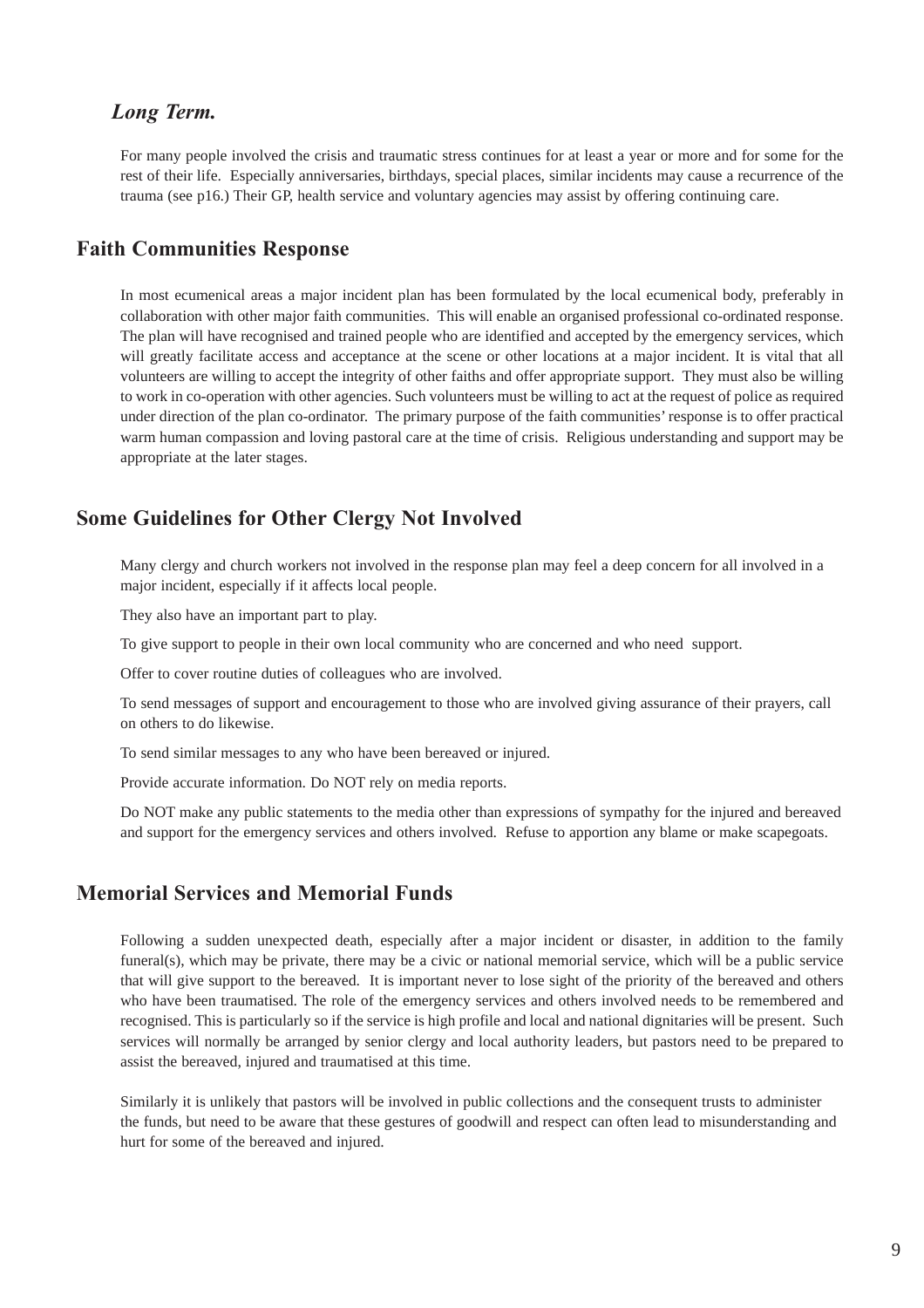## **IV Post Traumatic Stress (PTS) & Post Traumatic Stress Disorder (PTSD).**

It is vitally important that pastors dealing with people who have suffered any trauma, especially those who have been bereaved or injured, should be aware of post traumatic stress and disorder.

Any unusual experience, from a minor accident to a major disaster, which is sudden and unexpected, can result in emotional or psychological shock. This will cause stress reactions which are called post traumatic stress. Everyone involved, including the pastor, will experience a degree of post traumatic stress, it is a natural response**.** Post traumatic stress is a normal response of normal people to an abnormal event**.** The majority of people will be able to cope with this reaction and return to normality within a few days. Some, including the bereaved, injured and those acutely involved, will find it difficult for some weeks before they are able to cope and will need extra pastoral care. A few may find they cannot cope months or years later and are experiencing a severe disorder in their life. They are suffering post traumatic stress disorder and will need specialist care. It is important therefore, for pastors to be aware of the symptoms in order to offer appropriate care or seek additional help.

#### **Characteristic reactions indicating PTS(D)**

When a traumatic incident occurs certain emotional and physical reactions will occur and may be kept under control at the time. But there are other reactions (see appendix 8) which may occur when the incident is over as extensions of the previous experience These symptoms are characteristic of PTS and if they intensify or continue for a long period may be PTSD.

There are three main headings under which the characteristics of PTS and PTSD can be placed: Recurrence, Avoidance & Arousal.

#### *Recurrence*

The trauma event may be experienced again days, months or even years after the event. The feelings and emotions will be felt as though they were happening in the present time. They may vary from mildly disturbing to extremely intense and unbearable, as thoughts and feelings which have been repressed in the depths of their mind return when least expected. This sudden reaction may be triggered by a sound, sight, smell, taste or touch, which brings the event to mind. Anniversaries, especially the first, will bring memories flooding back. Books, TV and newspaper reports may intensify the re-experience. Sometimes a spontaneous reaction may occur without any apparent external cause, which may be even more distressing.

#### *Avoidance*

It is natural for us to avoid any unpleasant experience. Therefore, people who have suffered a traumatic event may tend to avoid places and people involved or who remind them of the incident. Often they, especially men, will deny this behaviour. This denial may lead to greater problems as they refuse to face their feelings and do not find a vent for repressed feelings of anger, or inability to express their grief. This may lead to sleep disorders and nightmares. It could lead to a breakdown of relationships, marriage and work ability.

It can also lead people who have been involved in a trauma to live their lives in a way that involves them exclusively with the memories and experience of the incident such that they avoid living in the present and facing reality.

#### *Arousal*

Involvement in a traumatic event may change an involved person's behaviour and reactions. It may make them react erratically or unexpectedly. It may make it very difficult for family, friends and colleagues to live with them. Slight stimuli may cause extreme reaction and startle others. This increased sense of awareness and arousal can lead to inability to cope with normal life and they retreat into isolation. They may have sudden outbursts of anger and violence between long periods of silence and withdrawal. This may lead to anxiety, obsession, depression and morbidity. Alternatively they may act impulsively and seek to change to a completely new life style. This may have a devastating effect on others as they change house, job, partner and friends.

The pastor needs to look for and recognise these symptoms, and if they persist suggest further specific professional or psychiatric help for the person(s) concerned.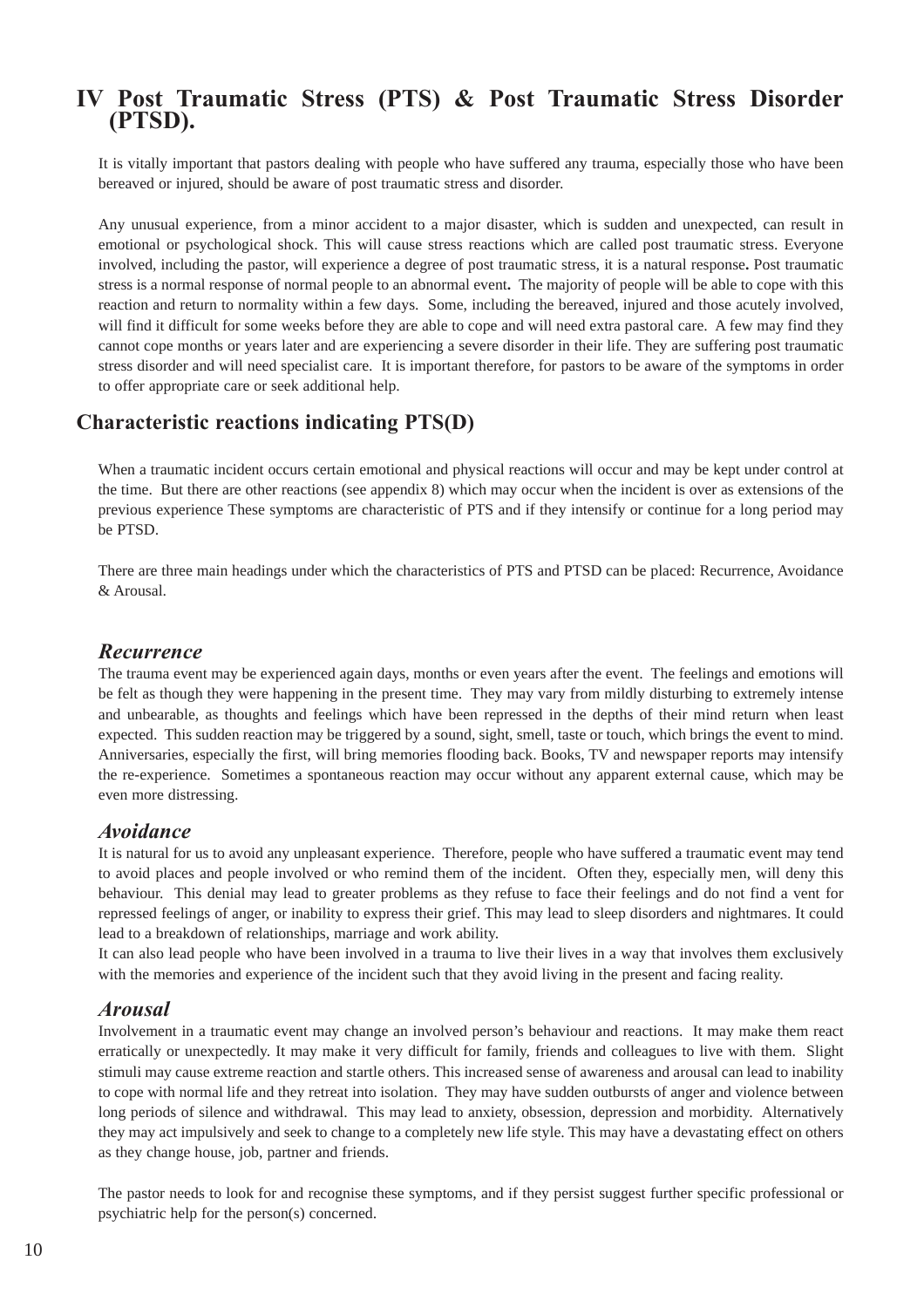#### **Care for the carers**

At any traumatic incident it is not only the bereaved, injured and their families who are affected, but also other members of the public and, although often forgotten or taken for granted, members of the emergency services and other voluntary helpers. The pastor may be in a unique position to assist them. The pastor may offer independent confidential help but needs to be mindful that emergency services will have occupational health and welfare staff or their own chaplain/pastor and the pastor may work collaboratively with them. The general public will turn to help centres and the pastor again may assist there.

Finally, pastors will need support and care for themselves or be able to give support to other pastors involved. It is always wise to have a personal support group or individual in everyday ministry, at a time of crisis it is essential. This is a must in addition to the love and support of a partner, family and friends.

### **A Final Word**

Over the time scale of a traumatic incident many people will be involved.

At the initial crisis the emergency services may be the first and leading body to be involved but once that is over, unless further criminal investigations are to be made, they will probably withdraw.

In the short term, the local authority and many other agencies and voluntary bodies may be involved with whom the pastor may co-operate. But after a relatively short time they also will depart for other duties.

In the long term, often when all others have gone – including many pastors – the good pastors will be left to care for those who need continuing personal support, especially after the first anniversary. For many of the bereaved and traumatised will live with the effects of their experience for the rest of their lives.

Add their names to your pastoral diary, in which you record all the special days and anniversaries of those for whom you care and remember as each anniversary you remember and pray for them. They will find strength and comfort from your remembrance.

Care for yourself. For you are precious to God, and remember always God cares for you - often unawares in other people.

God is present in those who suffer and in those who seek to help them.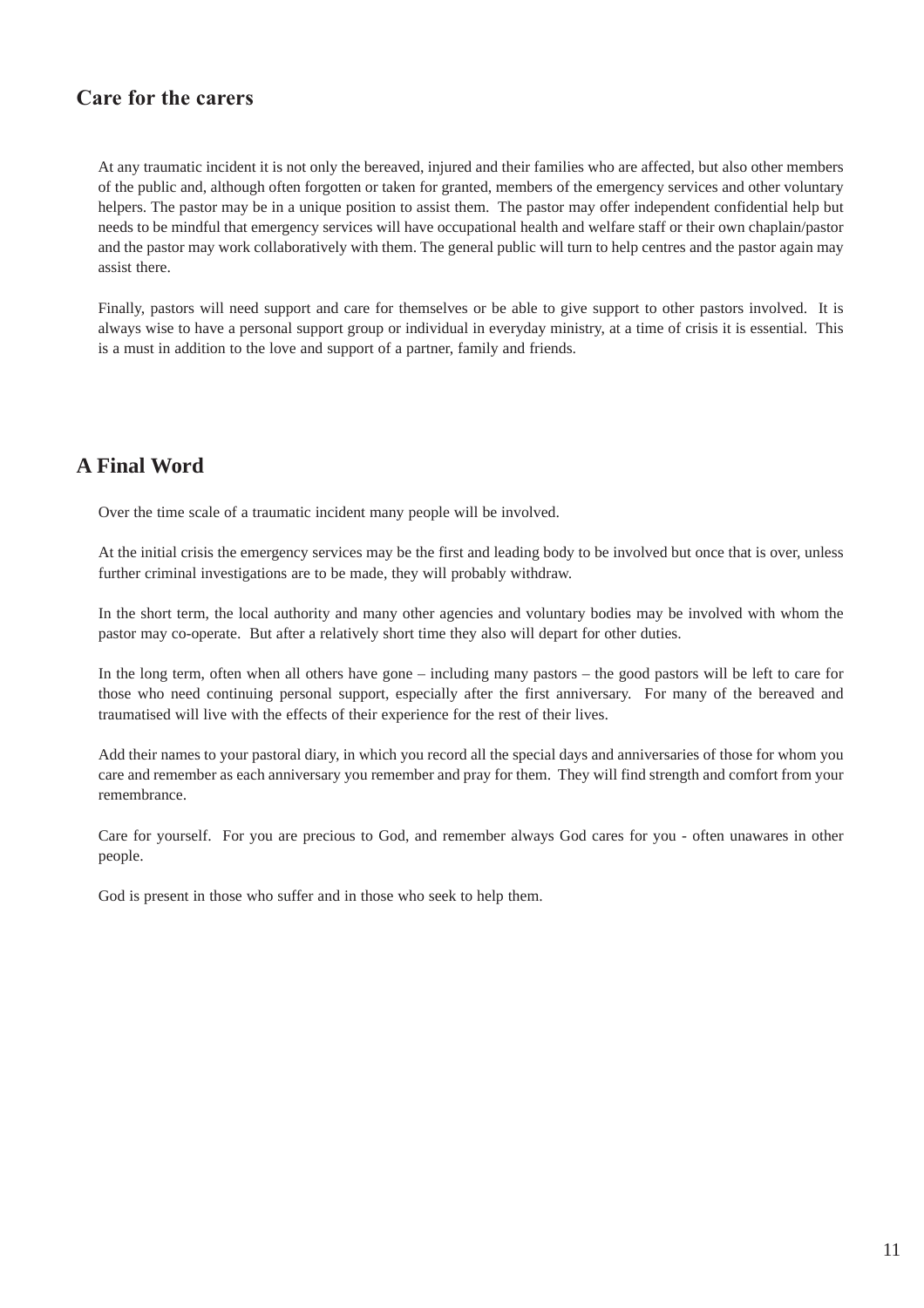## **Appendices**

## **1. Some useful books:**

| Living with Grief                                               | Tony Lake                          | <b>Sheldon Press</b> |                         | <b>SPCK</b> | 1984 |  |
|-----------------------------------------------------------------|------------------------------------|----------------------|-------------------------|-------------|------|--|
| The Grief Process.*                                             | Yorick Spiegel                     | <b>SCM</b>           | 1978                    |             |      |  |
| The Anatomy of Bereavement                                      | <b>B</b> Raphael                   | Routledge            |                         |             |      |  |
| Post Trauma Stress                                              | <b>Frank Parkinson</b>             | <b>Sheldon Press</b> |                         | <b>SPCK</b> | 1995 |  |
| Coping with Post Traumatic Stress                               | <b>Frank Parkinson</b>             | <b>Sheldon Press</b> |                         | SPCK        | 2000 |  |
| Coping with Catastrophe*                                        | Peter Hodkinson & Michael Stewart  | Routledge 1991       |                         |             |      |  |
| Psychological Trauma*                                           | Dora Black et al                   | Gaskell 1997         |                         |             |      |  |
| Traumatic Stress From Theory to Practice*                       | <i>JR Freedy &amp; S E Hobfoil</i> | Plenum 1995          |                         |             |      |  |
| Traumatic Stress*                                               | B A van der Kolk et al             | Guildford 1996       |                         |             |      |  |
| Disasters Planning for a Caring Response                        |                                    | <b>HMSO 1992</b>     |                         |             |      |  |
| Dealing with Disaster                                           |                                    |                      | <b>HMSO 1994</b>        |             |      |  |
| Guidelines of Faith Communities when dealing with Disasters     |                                    |                      | 1998                    |             |      |  |
| Advice for bereaved families & friends. Road death.             |                                    |                      | Home Office & Brakecare |             |      |  |
| What to do after a death in England & Wales.<br>Benefits Agency |                                    | <b>Booklet D49</b>   |                         |             |      |  |

\*more advanced specialist study books.

## **2. Some useful support agencies:**

| <b>Cruse Bereavement Care</b><br>See your local telephone Directory                                                                                       |                       |
|-----------------------------------------------------------------------------------------------------------------------------------------------------------|-----------------------|
| <b>Compassionate Friends</b> (National bereavement care & support groups)<br>53 North Street, Bristol BS3 1EN.                                            | Tel: 0117 953 9639    |
| <b>Winston's Wish</b><br>(Support for bereaved children)<br>Gloucester Royal Hospital, Great Western Road, Gloucester GL1 3NN.<br>www.winstonswish.org.uk | Tel: 01452 394377     |
| <b>Support After Murder &amp; Manslaughter (Samms)</b><br>Cranmer House, 39, Brixton Road, London SW9 6DZ                                                 | Tel: 0171 735 3838    |
| <b>Brakecare</b><br>P O Box 548 Huddersfield HD1 2XZ                                                                                                      | Tel: 01484 559909     |
| <b>Samaritans</b>                                                                                                                                         | Tel: 0845 7909090     |
| Priory Associates, (Trauma care counselling)<br>9 Priory Mead, Longcot. Farringdon, Oxon.SN7 7TJ.                                                         | Tel/Fax: 01793 784406 |
| Dr G. Turnbull. (Consultant Psychiatrist)<br>The Priory, Ticehurst House, Wadhurst Ease Sussex TN5 7HU                                                    | Tel: 01580 202206     |
| <b>Trauma After Care Trust (TACT)</b><br>Butfields 1 The Farthings, Withington. Glos. GL54.4DF                                                            | Tel: 01242 890306     |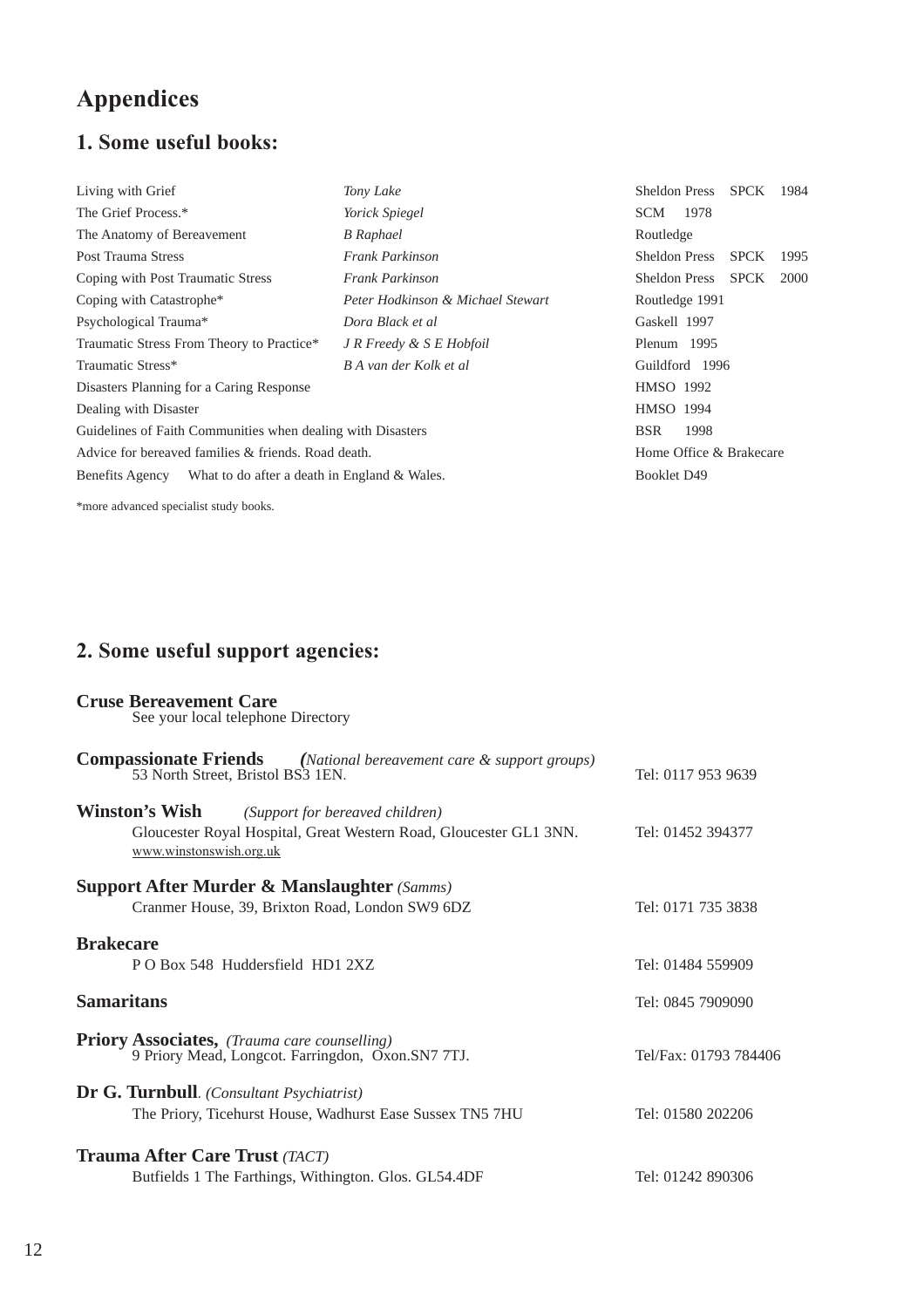## **3. Some suitable passages of scripture**

Psalms 16; 23; 27; 30; 42:*1-8;* 46; 90; 103; 130; 118: 121; 130:*8-18;* 138; 139:*1-14, 17-18.*

| Isaiah                  | $25:6-9$                               | God will wipe away tears                    |  |
|-------------------------|----------------------------------------|---------------------------------------------|--|
| Isaiah                  | $40:1-6$ , $8-11$ , $28-31$            | Comfort my people                           |  |
| Isaiah                  | $55:1-3, 6-13$                         | Hear that your soul may live                |  |
| Isaiah                  | $61:1-3$                               | Bind up the broken hearted                  |  |
|                         | Lamentations 3:17-26, 31-33            | The steadfast love of the Lord never ceases |  |
| Luke                    | 24: 13-35                              | The Lord has risen indeed                   |  |
| John                    | $6:35-40$                              | I am the bread of life                      |  |
| John                    | 14: $1 - 6$ , 27.                      | My peace I give to you                      |  |
|                         | Romans 8: 28, $31b - 35$ , $37 - 39$ . | If God is for us                            |  |
|                         | 1 Corinthians $15:1 - 28$              | Our resurrection                            |  |
|                         | 2 Corinthians 4: 16-5:10               | Living by faith                             |  |
| Ephesians 1:15-23       |                                        | Now that I have heard of your faith         |  |
| Ephesians $2:1.4-10$    |                                        | From death to life                          |  |
| Philippians 3:10-21     |                                        | My one desire is to know Christ             |  |
| 1 Thessalonians 4:13-18 |                                        | We believe that Jesus died and rose again   |  |
| 2 Timothy 2:8-12a       |                                        | If we die with him we shall live with him   |  |
| 1 John 3: 1-2           |                                        | We are now God's children                   |  |
| I John 4:7-18a          |                                        | My dear friends, let us love one another    |  |
| Revelation 21:1-7       |                                        | I saw a new heaven and a new earth          |  |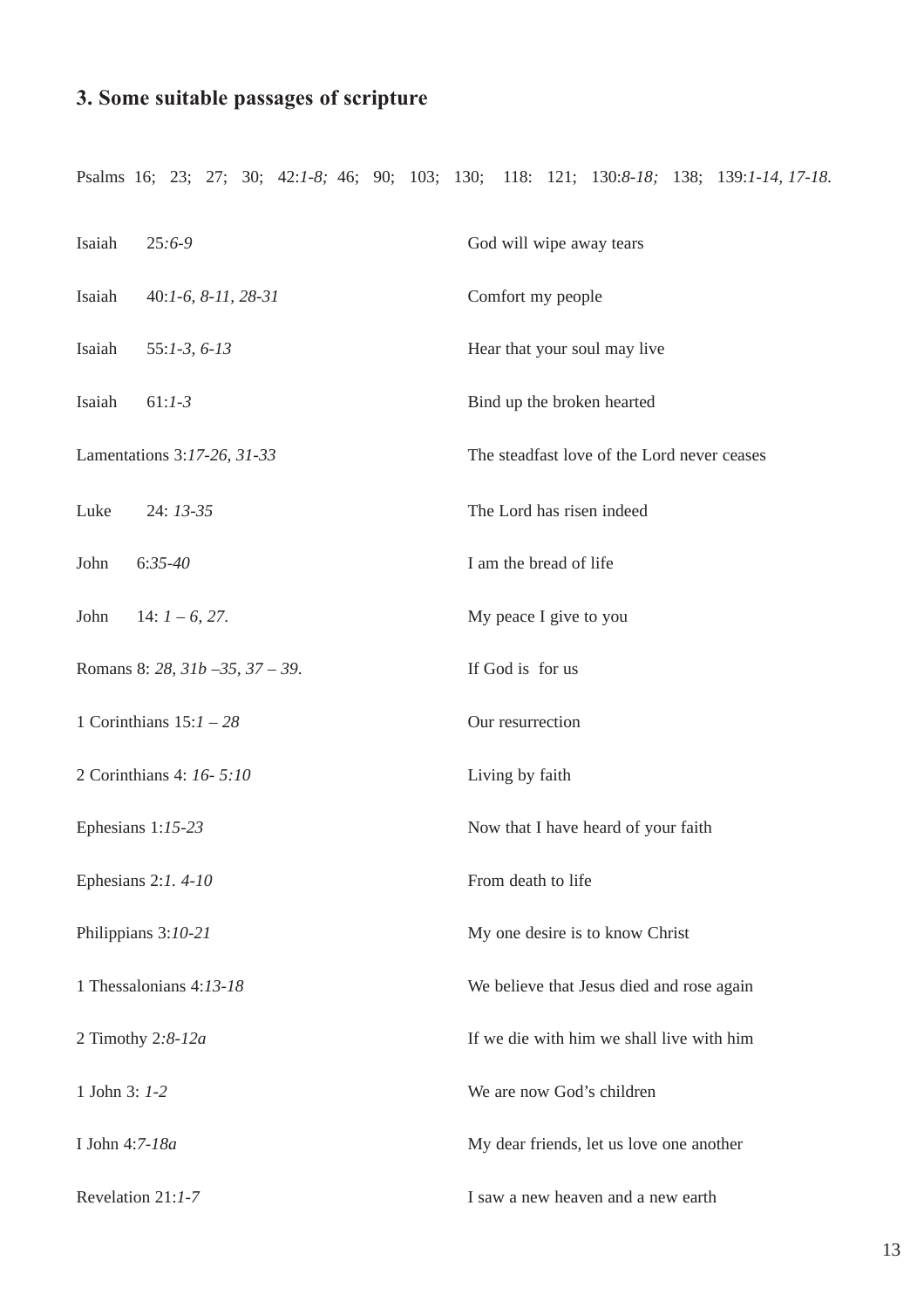#### **4. Ecumenical Last Rites**

#### **Written by the Western Region Faith and Order Commission**

To be used in case of emergency by any baptised person for a Christian of any denomination.

#### *(I am going to say some prayers with you: listen/join in as you can.)* In the name of the Father, and the Son, and the Holy Spirit, Amen.

#### *(First, a Bible reading: John 14 vv. 1 - 3)*

"Set your troubled hearts at rest. Trust in God always; trust also in me. There are many dwelling places in my Father's house: if it were not so I should have told you; for I am going to prepare a place for you. And if I go and prepare a place for you, I shall come again and take you to myself, so that where I am you may be also."

Our Father, who art in heaven. Hallowed be thy name. Thy kingdom come. Thy will he done on earth as it is in heaven. Give us this day our daily bread. And forgive us our trespasses, as we forgive those who trespass against us. And lead us not into temptation, but deliver us from evil. For Thine is the kingdom, the power and the glory, for ever and ever. Amen.

#### *(Now I'll say this for you)*

Father, trusting myself to Your love and mercy

I confess with sorrow my sins and ask Your forgiveness, through the saving death and resurrection of Jesus Christ. Amen.

#### *(Invite the person to say anything they wish if they want to and are able.)*

May Almighty God have mercy on us, forgive us our sins, and bring us to everlasting life.

#### *(Optional)* Psalm 23:

The Lord is my shepherd, I shall not want;

He makes me lie down in green pastures. He leads me beside still waters; He restores my soul. He leads me in paths of righteousness for his name's sake. Even though I walk through the valley of the shadow of death, I fear no evil; For thou art with me; thy rod and thy staff, they comfort me. Thou preparest a table before me in the presence of my enemies; Thou anointest my head with oil, my cup overflows. Surely goodness and mercy shall follow me all the days of my life; And I shall dwell in the house of the Lord for ever.

May the Lord be with you always to be your strength and your peace.

Other prayers and readings can be added as appropriate. Roman Catholics may like to hear:

Hail Mary, full of grace, the Lord is with thee:

Blessed art thou among women, and blessed is the fruit of thy womb, Jesus.

Holy Mary, Mother of God, pray for us sinners, now, and at the hour of our death. Amen

*(It may be helpful to hold out a cross or crucifix to the injured or dying person.)*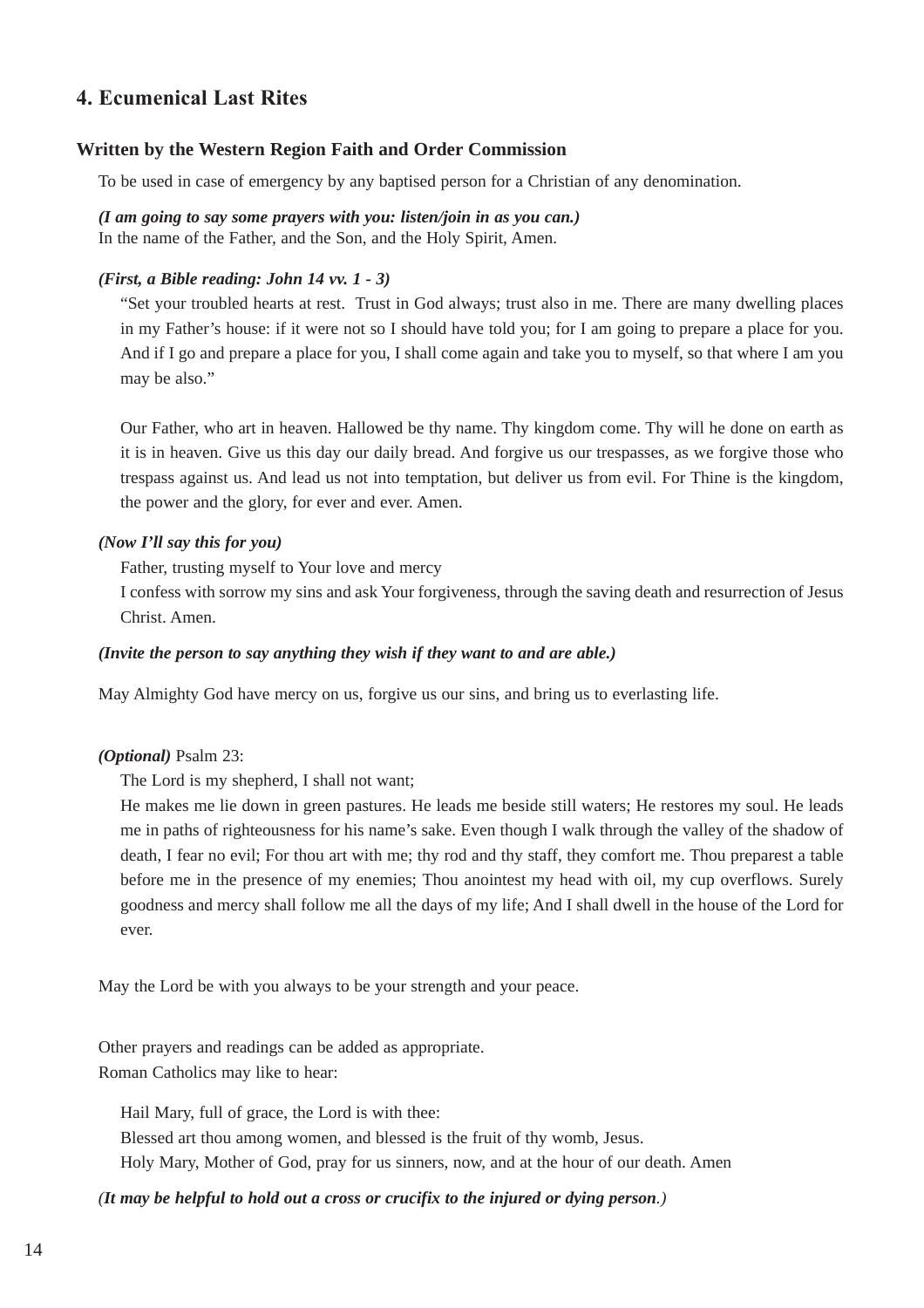#### **5. Handling the Press**

#### **At times of crisis or controversy.**

#### **Stage 1**

When a journalist telephones DON'T SAY 'No comment' DO SAY 'Give me your name and telephone number and the name of the newspaper/magazine you are writing for.'

THEN SAY 'Now tell me what you want to know and I'll check the facts and call you back.' This is a valuable tactic because

(a) it prevents you from telling journalists more than they already know;

(b) it gives a breathing space to decide what to do next; Consult other colleagues for advice

(c) it tells journalists that you intend to help and it may prevent them making further enquiries among other people.

#### **Stage 2**

Ring the people the journalist is most likely to contact. Tell them to be matter-of-fact (the more boring the better), to say that they do not know the facts and advise them to refer all enquirers to yourself.

Remember information is the oxygen of the press. Cut off a journalist's access to information and the story withers or dies. This strategy may not keep the story out of the press but it may remove it from the front page to the lower half of page 6 where it is less conspicuous. Remember we have a responsibility to protect anyone who may be vulnerable. DO NOT agree to any form of photography or only give pictures which you choose and provide.

#### **Stage 3**

Check the information and ring the journalist within the hour. Use fax or e-mail to send a written statement. This is likely to remove the danger of misquotation.

Never lie. If the story is correct say so, however distressing.

Correct mistakes but be careful not to give unnecessary extra information. The journalist will then most likely ask for your comments. Be careful not to say anything sensational which could be quoted. Work at being bland and boring.

Remember **KISS** (Keep It Short & Simple) Once again, never say, 'No comment'.

DON'T BE BULLIED — If you have a duty to respect people's confidence and confidentiality, say so. If you don't think the press (or anyone else) should know a fact told you in confidence, remind the journalist that you are a minister of the Church and this is how you are expected to work. If they don't like it, that is their problem.

#### **Stage 4**

If the story looks likely to run, please notify your church Press office because the journalist is likely to ring them at some point during the enquiries and it helps to be forewarned. If you know in advance that trouble is brewing, ring the Press Office. You may prefer them to handle the whole enquiry. Whatever you decide, the Press Office can offer advice and back-up. They are there to serve the whole Church.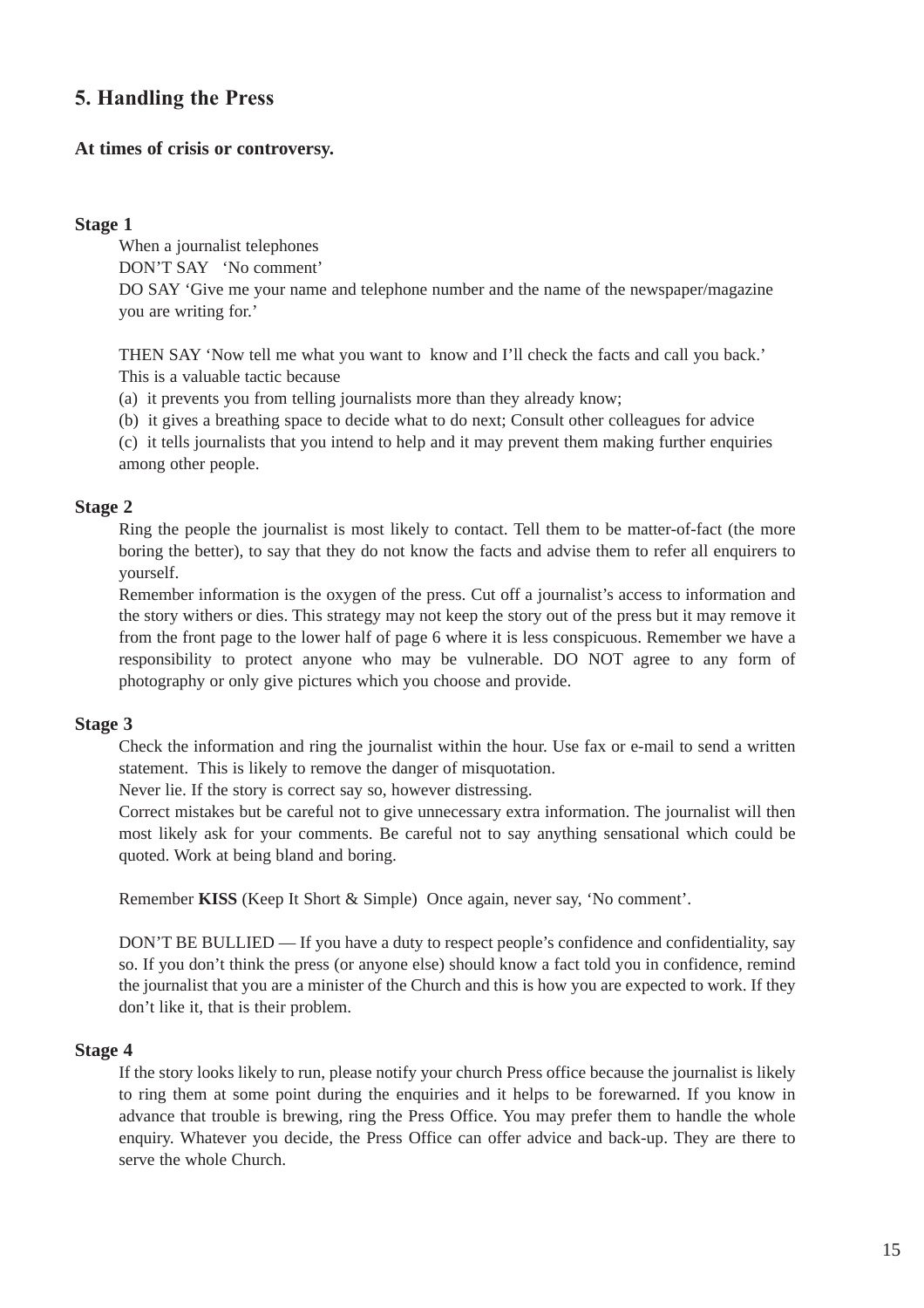#### **6. An Aide De Memoire.**

#### **Factors to look for when working with grieving adults**

How and where did the person die? The family makeup at the time of death. Specific roles of family members Past losses of the individual/family. Family characteristics i.e. flexibility, communication styles, rules Quality of the relationship with the person who died. Social support system — trusted friends, neighbours, etc. Secondary losses. Age and gender of the grieving person Individual's health. Social class. Ethnic background Spiritual/religious beliefs.

#### **Areas that complicate the grieving process**

Suddenness of the death is hard to accept. The assumption that the world is orderly, predictable, and meaningful, is violently shattered. The loss cannot be understood. No chance to say goodbye (unfinished business) Acute grief lasts longer than usual Obsessive reconstruction of events trying to change the outcome. Loss of security; nothing can be trusted again. Personal relationships with the deceased and with the pastor

#### **More intense emotional reactions**

Who was to blame Make meaning of the death Each death brings secondary losses. Can lead to Post Traumatic Stress Disorder.

#### **How to help families**

Establish a relationship with the person and family. Realise anger is not at us, but at the problem. Have them talk/tell story. Listen carefully. Try to look/work on important issues. Expect denial - look for change of behaviour. Look at "past losses"/delayed grief/re-grief. Help them to look at new ways of coping.

- (a) Dietary
- (b) Medication
- (c) Exercise/Activity/Rest
- (d) Spend time alone/Spend time socialising
- (e) Spiritual/religious

Social behaviours — what are they doing? Who else can help them besides you? Help them accept help.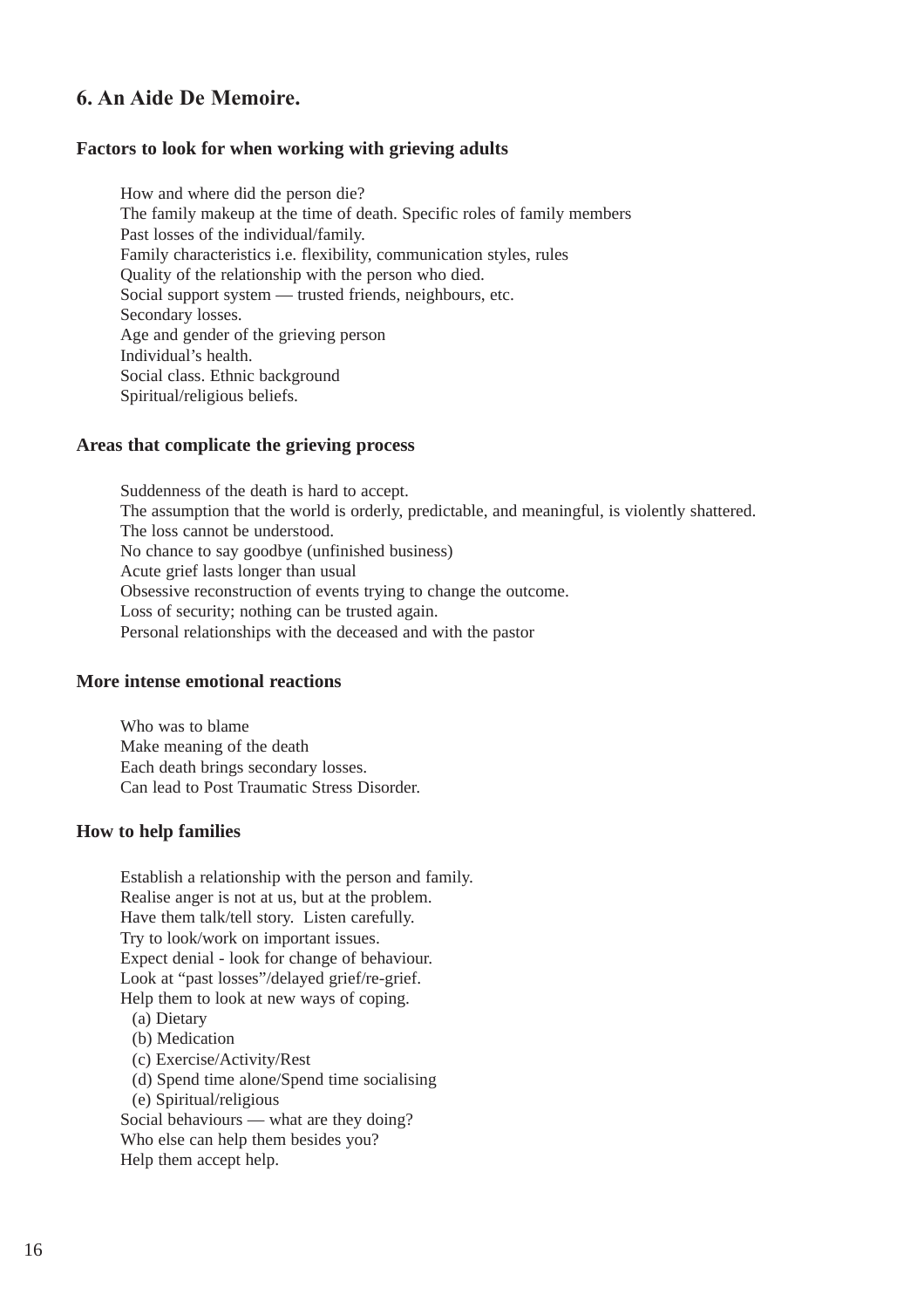## **7. Common Symptoms and Feelings of Grief & Trauma.**

## **Feelings:**

| Sadness          | Anger           | Guilt          | Emptiness     | Anxiety     |
|------------------|-----------------|----------------|---------------|-------------|
| Loneliness       | Helplessness    | Fatigue        | Shock         | Yearning    |
| Relief           | <b>Numbness</b> | <b>Phobias</b> | Panic         | Confusion   |
| <b>Disbelief</b> | Denial          | Irritability   | Self-reproach | Frustration |
|                  | Resentment      | Hopelessness   | Depression    |             |

#### **Cognitive Thoughts:**

| "Why me?"                               | "It's not real"                       |
|-----------------------------------------|---------------------------------------|
| "I'll never get over this"              | "I think I'm going crazy"             |
| "I should have done more"               | "I feel numb"                         |
| "I wish it would have been me"          | "What's going to happen to me"        |
| "I feel so scared and lonely"           | "Am I always going to feel like this" |
| "I can't handle things"                 | "I can't concentrate"                 |
| "I'll never be normal"                  |                                       |
| Feeling suicidal.                       |                                       |
| Sense of presence, hallucinations.      |                                       |
| Personal death awareness/pre-occupation |                                       |

#### **Physical Symptoms:**

| Headaches                                                 | <b>Blurred</b> vision | Stomach pain              |  |
|-----------------------------------------------------------|-----------------------|---------------------------|--|
| Weight gain/loss                                          | Constipation          | Urinary frequency         |  |
| <b>Menstruation</b> changes                               | Dyspnea               | Body pain                 |  |
| Dry mouth                                                 | Sweating              | Shortness of breath       |  |
| Shaking                                                   | Fatigue               | Empty arms (child loss)   |  |
| Tingling, numbness                                        | Pain                  | Previous condition flares |  |
| Heart palpitation (hypertension, asthma, arthritis, etc.) |                       |                           |  |

#### **Behaviours:**

| Quick disposal                            | Social withdrawal          |
|-------------------------------------------|----------------------------|
| Dreams of deceased                        | Avoidance of things        |
| Increased use of Alcohol, tobacco, drugs. | Crying                     |
| Acting out feelings                       | Change in activities       |
| Change in sex desire                      | Sleep disturbance          |
| Changes in eating habits and appetite     | Absent minded              |
| Treasuring objects                        | Visiting places (cemetery) |
| Loss of interest in world events          | Loss of interest in work   |
| Loss of interest in social activities     | Difficulty concentrating   |